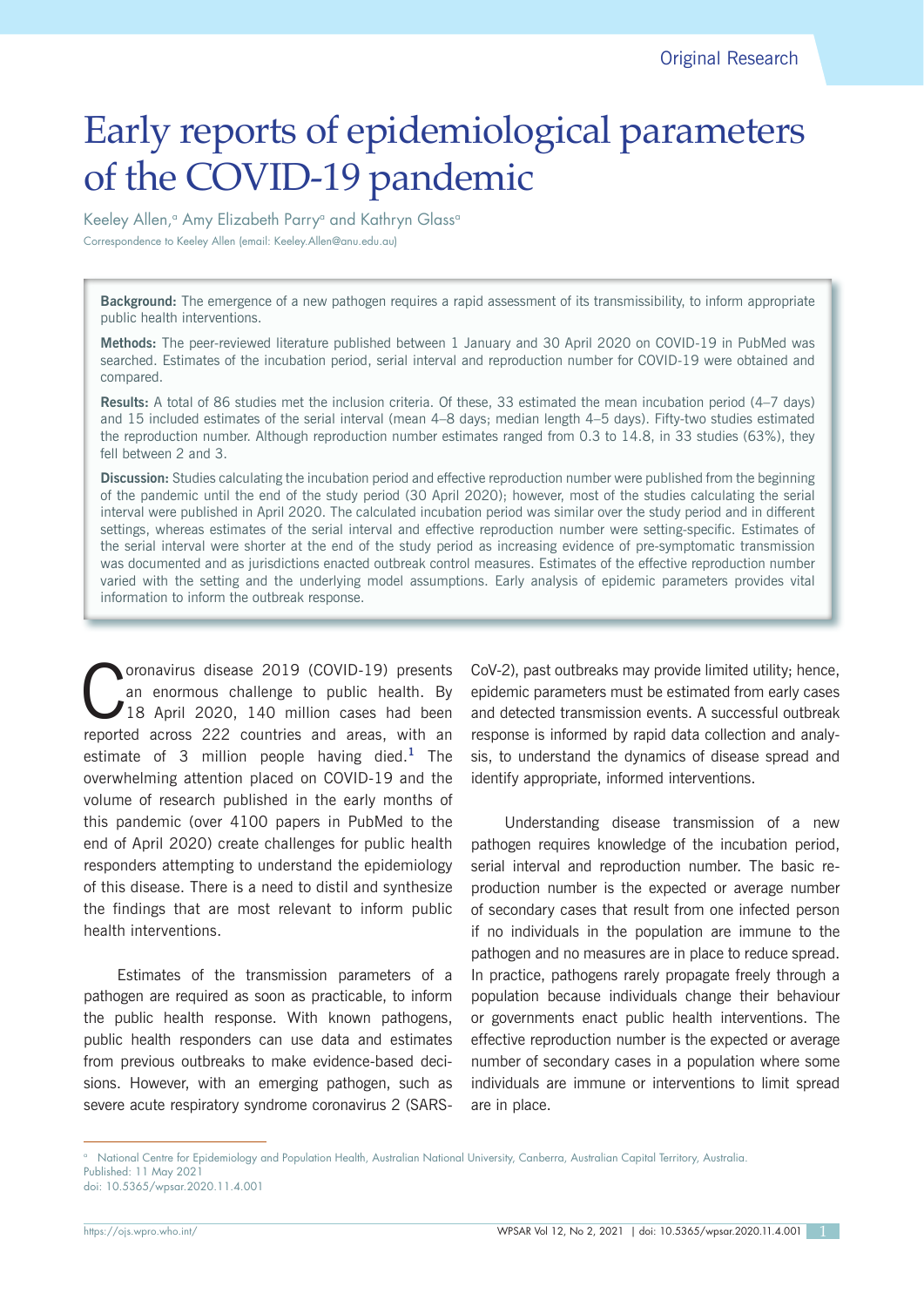The distribution of the incubation period is crucial for determining the length of quarantine for potentially exposed individuals and travellers.**2–4** Estimates of the serial interval provide public health responders with an idea of the time available to identify and isolate potential cases before they can spread the disease to others.**5,6** The reproduction number of a disease provides a population-wide estimate of the scale of a potential outbreak and a baseline to test the effectiveness of different interventions in limiting disease transmission.**7–9** Although highly influential, early estimates of the incubation period, serial interval and reproduction number are generally based on small sample sizes that may not be representative of the wider population at risk.**7,9,10**

Although some literature reviews have reviewed the epidemiology of COVID-19,**11–14** they have not collated the estimates of epidemic parameters from the initial period of the COVID-19 pandemic. The aim of this study was to collate and compare the characteristics of the COVID-19 pandemic up to 30 April 2020.

## **METHODS**

Studies that describe or estimate the epidemic characteristics of the COVID-19 pandemic until 30 April 2020 were collected. Epidemiological parameters were limited to the incubation period, the serial interval and the reproduction number. The incubation period is the length of time experienced by an individual case from the point of infection to the start of symptom onset. The serial interval refers to the mean length of time between successive cases in a chain of transmission, measured as the length of time from symptom onset in a primary case to symptom onset in a secondary case. Both the incubation period and serial interval in this analysis are measured in days.

Over the course of the COVID-19 pandemic so far, governments have enacted public health interventions at different times and to different extents. Individual behaviours have changed at different rates as individuals have learned about COVID-19 and responded to media reports, government messaging and their understanding of risk. Several estimates of the reproduction number overlap periods when governments have enacted significant public health interventions. Although this study focuses on estimates from the early stages of the outbreak, when most of the population were susceptible

and potentially not modifying their behaviour, this study refers to all estimates of the reproduction number as the effective reproduction number.

We searched peer-reviewed published research articles from PubMed using the terms "coronavirus" AND "novel" OR "new" OR "covid" OR "Wuhan" OR "ncp" OR "ncov" for articles published online until 30 April 2020. The literature search ran from 24 February 2020 to 12 May 2020. All articles were imported to Zotero 5.0.87 for review. Eligible articles were reviewed for date of online publication, study period, sample size, setting, method of calculating epidemic parameters, assumptions used to inform these calculations and output measures (including the approach to estimating uncertainty).

Studies were included in this review if they reported estimates of at least one of the relevant epidemic parameters and were written in English. Any articles published before 1 November 2019, pre-prints, grey literature and case reports were excluded.

#### **Ethics and permissions**

Ethical approval was not sought for this review of existing, publicly available peer-reviewed literature.

## **RESULTS**

The PubMed search returned 4426 articles published online up to 30 April 2020. Of these articles, 3581 were excluded at the screening assessment and a further 759 at the eligibility assessment, giving a total of 86 included studies. The results of the search and eligibility assessment are shown in **Fig. 1**.

Of the 86 included studies, 15 calculated more than one epidemic parameter of interest. Sixty of the 86 studies used data from mainland China for part or all of their analysis, and 11 specifically analysed outbreak data from Hubei province or the city of Wuhan.

#### **Incubation period**

A total of 33 studies estimated the incubation period of COVID-19 (**Table 1**). Mean estimates were reported in 15 studies, ranging from 1.8 to 9.9 days; however, 44% of the mean estimates were 5–6 days. The shortest mean estimate (incubation period  $= 1.8$  days) was calculated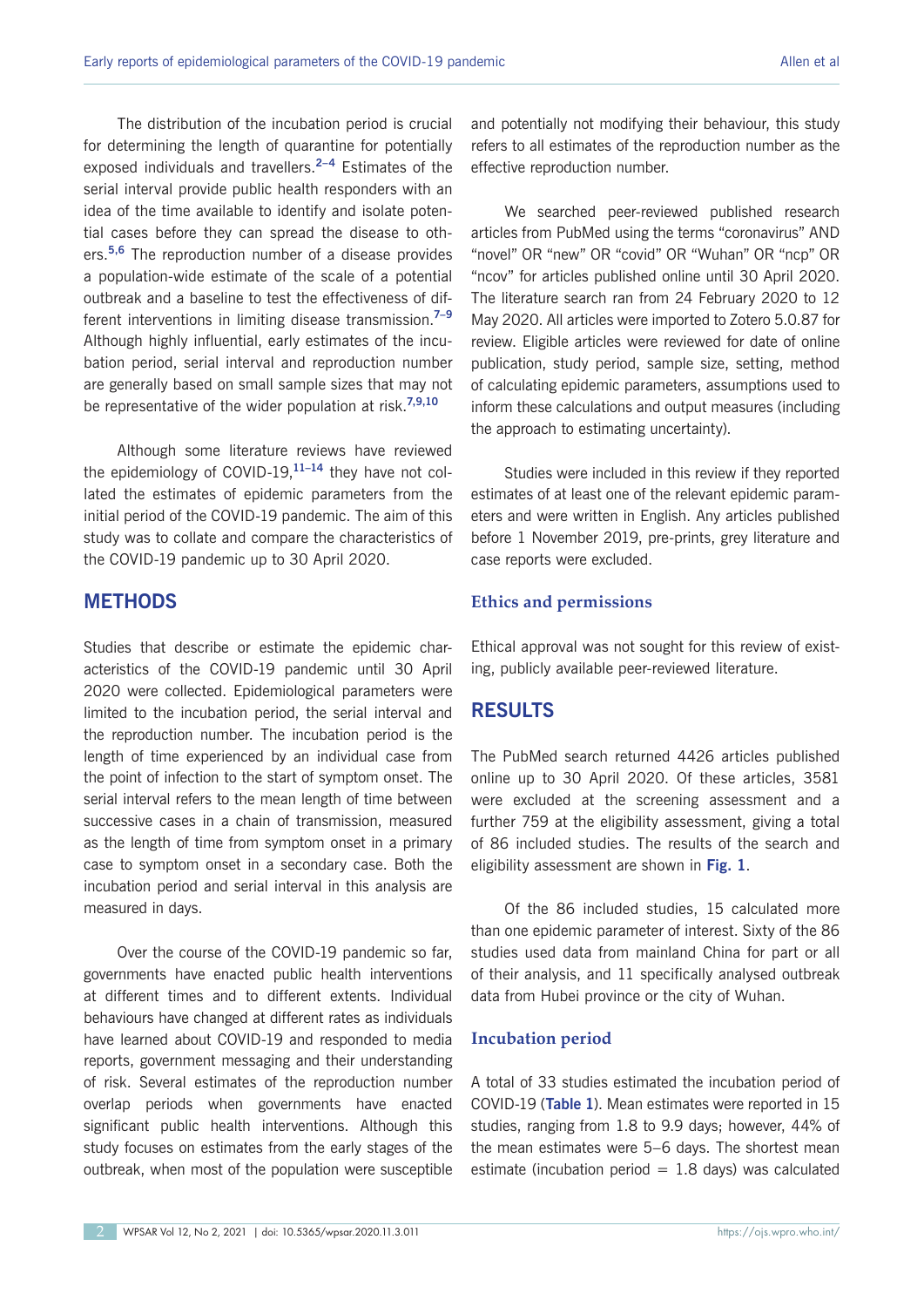

#### Fig. 1. **Preferred reporting items for systematic reviews and meta-analysis diagram of study selection**

from returned travellers from Hubei province in China, using their last day of travel as their date of exposure.**<sup>29</sup>** One study's mean estimate of 9.9 days was calculated from a series of 14 cases in Viet Nam.**<sup>33</sup>**

A further 22 estimates of the incubation period were summarized by their median. These studies were generally reporting on a specific cluster or outbreak investigation, and median estimates largely ranged from 4 to 7 days. Estimates outside of this range were calculated from case series; for example, a median range of 1–4 days was found among eight participants**<sup>39</sup>** and an estimated 8-day incubation period for a study involving 19 participants.**<sup>27</sup>** The distribution of the mean and median incubation estimates by sample size of the study is shown in **Fig. 2**.

A further three studies only included a range of observed incubation periods. The longest incubation period from these studies was 16 days, recorded in an outbreak investigation in mainland China.**<sup>36</sup>** Additional estimates of the 95th percentile of the incubation period ranged from 10.3 days (95% confidence interval [CI]: 8.6–14.1)**<sup>17</sup>** to 14 days (95% CI: 12.2–15.9).**<sup>47</sup>**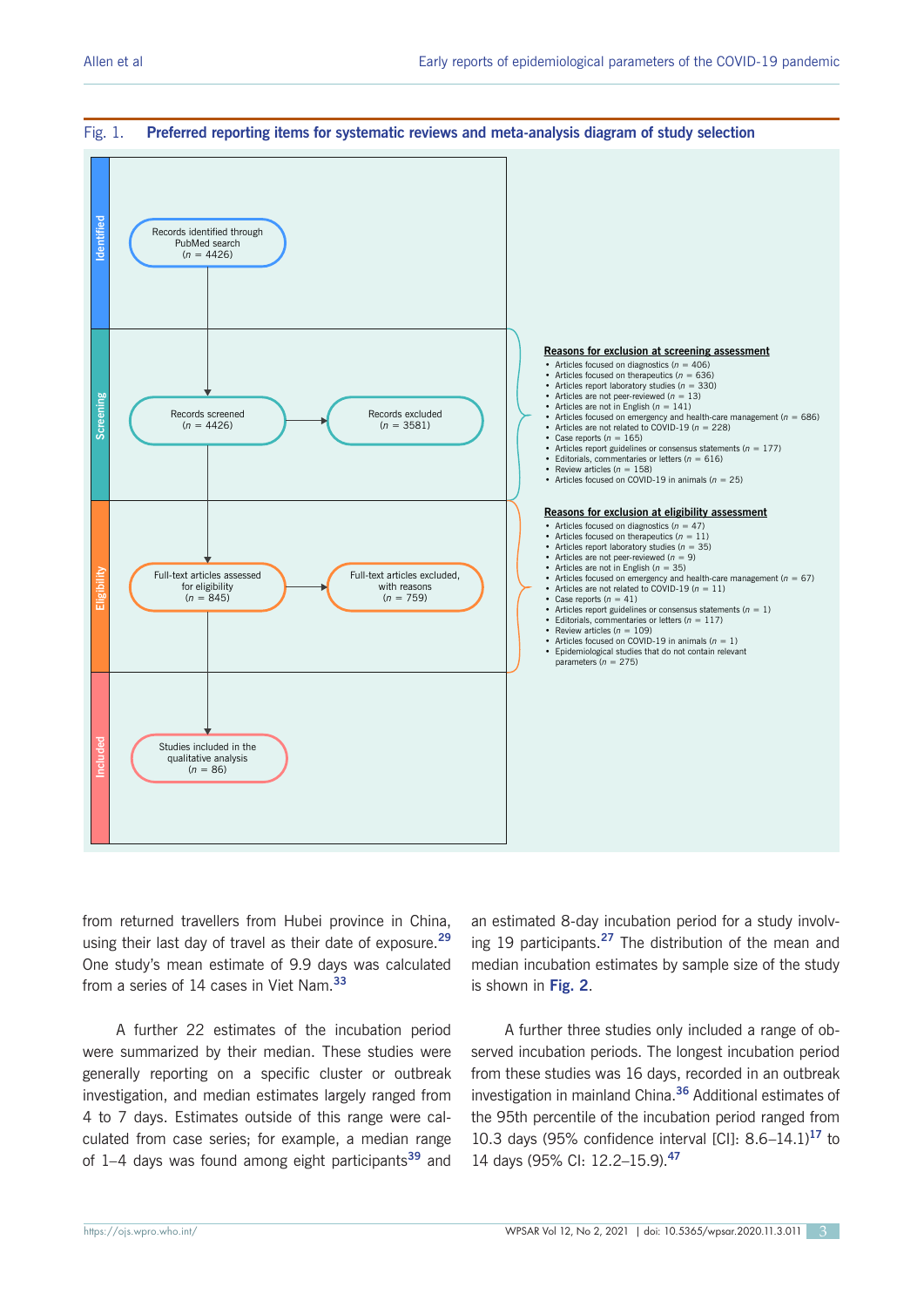## Table 1. **Estimated incubation period of COVID-19 from included epidemiological parameters studies published between 1 January and 30 April 2020**

| <b>Study authors</b>                              | Online<br>publication date | <b>Study period</b>                    | Sample<br>size   | <b>Setting</b>                                                                          | <b>Estimate</b><br>$(days)*$ | <b>Uncertainty</b><br>estimate (days) | <b>Uncertainty</b><br>measure |
|---------------------------------------------------|----------------------------|----------------------------------------|------------------|-----------------------------------------------------------------------------------------|------------------------------|---------------------------------------|-------------------------------|
| Chan et al. <sup>15</sup>                         | 24 January 2020            | 26 December 2019<br>$-15$ January 2020 | 5                | Mainland<br>China                                                                       |                              | $3 - 6$                               | Range                         |
| Li et al. <sup>16</sup>                           | 29 January 2020            | Up to 22 January<br>2020               | 10               | Wuhan/Hubei                                                                             | 5.2                          | $4.1 - 7.0$                           | 95% CI                        |
| Backer, Klinkenberg<br>and Wallinga <sup>17</sup> | 6 February 2020            | 20 January 2020<br>$-28$ January 2020  | 88               | International                                                                           | 6.4                          | $5.6 - 7.7$                           | 95% Crl                       |
| Ki and Task Force<br>for 2019-nCoV $18$           | 9 February 2020            | 20 January 2020<br>-8 February 2020    | 28               | Republic of<br>Korea                                                                    | 3.9; [3.0]                   | $0 - 15$                              | Range                         |
| Jiang, Rayner and<br>Luo <sup>19</sup>            | 13 February 2020           | Up to 8 February<br>2020               | 50               | Mainland<br>China                                                                       | 4.9                          | $4.4 - 5.5$                           | 95% CI                        |
| Linton et al. <sup>20</sup>                       | 17 February 2020           | 17 December 2019<br>$-31$ January 2020 | 158              | International                                                                           | 5.6; [4.6]                   | $4.4 - 7.4;$<br>$3.7 - 5.7$           | 95% Crl                       |
| Xu et al. <sup>21</sup>                           | 19 February 2020           | 10 January 2020<br>$-26$ January 2020  | 56               | Mainland<br>China                                                                       | [4]                          | $3 - 5$                               | <b>IQR</b>                    |
| Tian et al. <sup>22</sup>                         | 27 February 2020           | 20 January 2020<br>$-10$ February 2020 | 203              | Mainland<br>China                                                                       | [6.7]                        | ± 5.2                                 | <b>SD</b>                     |
| Cai et al. <sup>23</sup>                          | 28 February 2020           | 19 January 2020<br>-3 February 2020    | 10               | Mainland<br>China                                                                       | 6.5                          | $2 - 10$                              | Range                         |
| Guan et al. <sup>24</sup>                         | 28 February 2020           | Up to 23 January<br>2020               | 291              | Mainland<br>China                                                                       | $[4]$                        | $2 - 7$                               | <b>IQR</b>                    |
| Liu et al. <sup>25</sup>                          | 3 March 2020               | 1 January 2020<br>-5 February 2020     | 58               | Mainland<br>China                                                                       | 6.0; [5.0]                   | $3-8; 1-16$                           | IQR; Range                    |
| Lauer et al. <sup>26</sup>                        | 10 March 2020              | 4 January 2020<br>$-24$ February 2020  | 181              | International                                                                           | [5.1]                        | $4.5 - 5.8$                           | 95% CI                        |
| Zhao et al. <sup>27</sup>                         | 12 March 2020              | 23 January 2020<br>-5 February 2020    | 19               | Mainland<br>China                                                                       | [8]                          | $6 - 11$                              | <b>IQR</b>                    |
| Pung et al. <sup>28</sup>                         | 16 March 2020              | 18 January 2020<br>$-10$ February 2020 | 17               | Singapore                                                                               | [4]                          | $3-6; 1-11$                           | IQR; Range                    |
| Leung <sup>29</sup>                               | 18 March 2020              | 20 January 2020                        | 105              | Mainland<br>China (trav-<br>elled to Hubei)                                             | 1.8                          | $1.0 - 2.7$                           | 95% CI                        |
|                                                   |                            | $-12$ February 2020                    | 70               | Mainland<br>China (local<br>transmission)                                               | 7.2                          | $6.1 - 8.4$                           | 95% CI                        |
| Chang et al. <sup>30</sup>                        | 23 March 2020              | 28 January 2020<br>-9 February 2020    | 15               | Mainland<br>China                                                                       | $[5]$                        | $1 - 6$                               | Range                         |
| Jin et al. <sup>31</sup>                          | 24 March 2020              | 17 January 2020                        | 21               | Mainland<br>$China - GI$<br>symptoms                                                    | [4]                          | $3 - 7$                               | <b>IQR</b>                    |
|                                                   |                            | -8 February 2020                       | 195              | Mainland<br>China - No Gl<br>symptoms                                                   | [5]                          | $3 - 8$                               | <b>IQR</b>                    |
| Zhang et al. <sup>32</sup>                        | 2 April 2020               | 19 January 2020<br>$-17$ February 2020 | 49               | Mainland<br>China                                                                       | 5.2                          | $1.8 - 12.4$                          | 95% CI                        |
| Le et al. <sup>33</sup>                           | 2 April 2020               | 17 January 2020<br>$-14$ February 2020 | 12               | Viet Nam                                                                                | 9.9                          | ± 5.2                                 | <b>SD</b>                     |
| Zhu and Chen <sup>34</sup>                        | 2 April 2020               | 1 December 2019<br>$-23$ January 2020  | Not<br>specified | Mainland<br>China, Hong<br>Kong (SAR)<br>China, Macau<br>(SAR) China,<br>Taiwan (China) | 5.67                         | $1 - 14$                              | Range                         |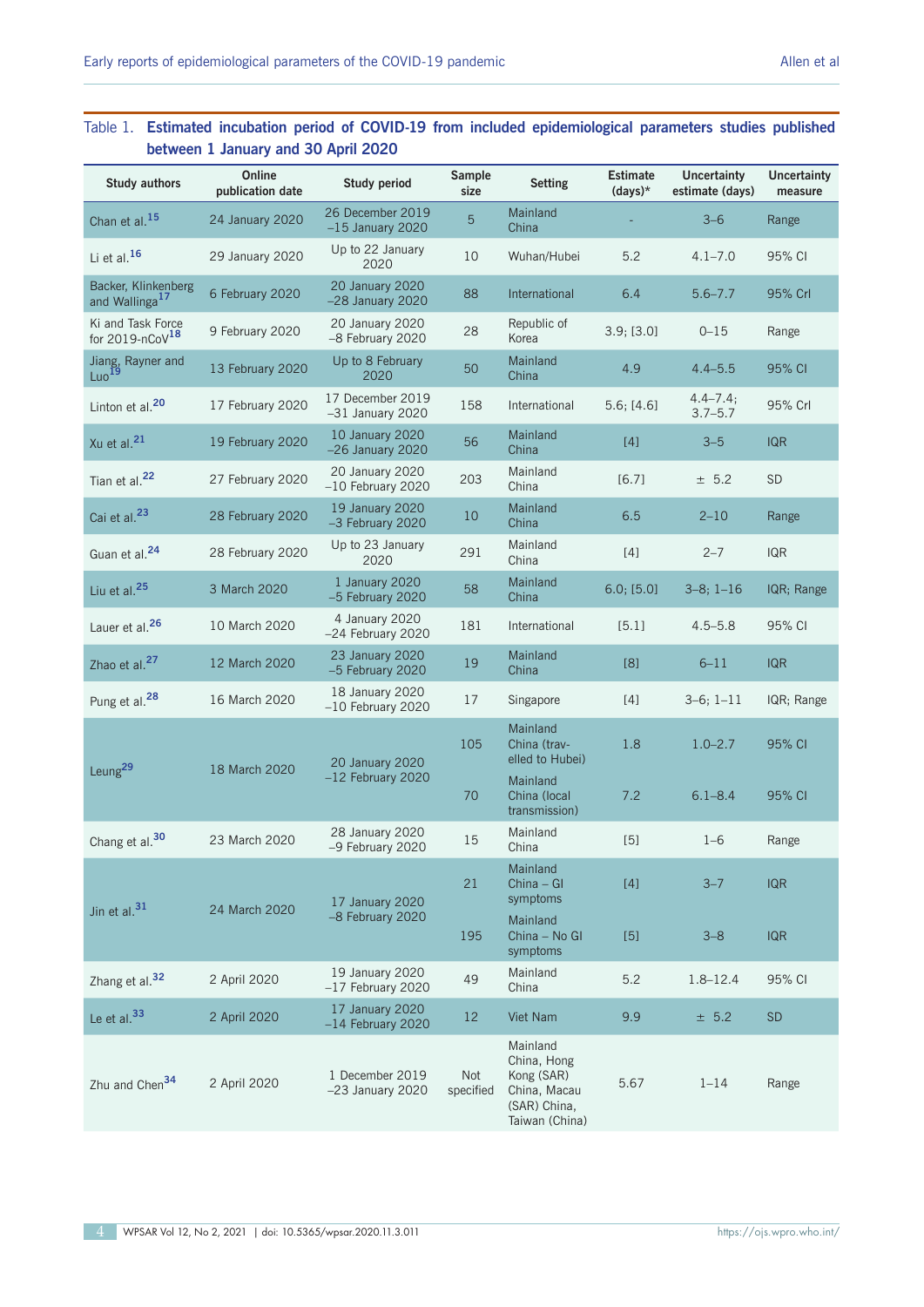| <b>Study authors</b>        | Online<br>publication date | <b>Study period</b>                    | <b>Sample</b><br>size | <b>Setting</b>                                                                      | <b>Estimate</b><br>$(days)*$ | <b>Uncertainty</b><br>estimate (days) | <b>Uncertainty</b><br>measure |
|-----------------------------|----------------------------|----------------------------------------|-----------------------|-------------------------------------------------------------------------------------|------------------------------|---------------------------------------|-------------------------------|
|                             |                            |                                        | 25                    | Mainland<br>China - adults                                                          | $[5]$                        | $3 - 12$                              | Range                         |
| Han et al. <sup>35</sup>    | 6 April 2020               | 31 January 2020<br>$-16$ February 2020 | $\overline{7}$        | Mainland<br>$China -$<br>children                                                   | $[4]$                        | $2 - 12$                              | Range                         |
| Shen et al. <sup>36</sup>   | 7 April 2020               | 8 January 2020<br>-26 February 2020    | 6                     | Mainland<br>China                                                                   | [7.5]                        | $1 - 16$                              | Range                         |
| Sanche et al. <sup>37</sup> | 7 April 2020               | 15 January 2020<br>$-30$ January 2020  | 24                    | Mainland<br>China                                                                   | 4.2                          | $3.5 - 5.1$                           | 95% CI                        |
| Ghinai et al. <sup>38</sup> | 8 April 2020               | February-March<br>2020                 | 15                    | <b>United States</b><br>of America                                                  | 4.3; [4]                     | $1 - 7$                               | Range                         |
| Huang et al. <sup>39</sup>  | 10 April 2020              | 23 January 2020<br>-20 February 2020   | 8                     | Mainland<br>China                                                                   | [2]                          | $1 - 4$                               | Range                         |
| Zheng et al. <sup>40</sup>  | 10 April 2020              | 17 January 2020<br>-7 February 2020    | 161                   | Mainland<br>China                                                                   | [6]                          | $3 - 8$                               | Range                         |
| Xia et al. <sup>41</sup>    | 12 April 2020              | 23 January 2020<br>$-18$ February 2020 | 10                    | China incl.<br>Hong Kong<br>(SAR) China,<br>Macau (SAR)<br>China, Taiwan<br>(China) | 7.0                          | $\pm$ 2.59; 2-14                      | SD; Range                     |
| Chen et al. <sup>42</sup>   | 14 April 2020              | 28 January 2020<br>$-11$ February 2020 | 12                    | Mainland<br>China                                                                   | 8.0                          | $1 - 13$                              | Range                         |
| Song et al. <sup>43</sup>   | 23 April 2020              | 16 January 2020<br>$-29$ January 2020  | 22                    | Mainland<br>China                                                                   |                              | $2 - 13$                              | Range                         |
| Jiang et al. <sup>44</sup>  | 23 April 2020              | 23 January 2020<br>$-13$ February 2020 | $\overline{4}$        | Mainland<br>China                                                                   |                              | $9 - 13$                              | Range                         |
| Nie et al. <sup>45</sup>    | 27 April 2020              | 19 January 2020<br>-8 February 2020    | 2907                  | Mainland<br>China                                                                   | $[5]$                        | $2 - 8$                               | <b>IQR</b>                    |
| Yu et al. <sup>46</sup>     | 29 April 2020              | Up to 19 February<br>2020              | 132                   | Mainland<br>China                                                                   | [7.2]                        | $6.4 - 7.9$                           | 95% CI                        |
| Bi et al. <sup>47</sup>     | 30 April 2020              | 14 January 2020<br>$-12$ February 2020 | 138                   | Mainland<br>China                                                                   | [4.8]                        | $4.2 - 5.4$                           | 95% CI                        |

\*Mean estimates. Median estimates are shown in [square brackets]. Multiple estimates of incubation period for the same population within the same study are shown in the same row and separated by a semicolon. Estimates of the incubation period in the same study for different populations are shown in separate rows.

CI: confidence interval; CrI: credible interval; GI: gastrointestinal; IQR: interquartile range; SD: standard deviation.

Notes: Sample size reported in Table 1 is the sample size used to calculate the incubation period, not necessarily the whole study sample. All estimates are reported to one decimal place, except where stating findings from papers that did not provide that level of precision.

## **Serial interval**

Of the 15 studies that included a serial interval, eight were published in April 2020. Mean serial interval estimates were calculated in 14 studies and ranged from 3.1 to 7.5 days (**Table 2**).

The estimated serial intervals were longer in studies published at the start than at the end of the study period, with a mean interval of 7.5 days in late January 2020 and a mean of 4–5 days in early March 2020. Estimates published from March 2020 onwards included transmission pairs with negative serial intervals, or intervals shorter than the incubation period, suggesting possible pre-symptomatic transmission. Mean estimates

of the serial interval that included negative transmission pairs generally ranged from 3.9 to 5.8 days (**Table 2**).

The four median serial interval estimates ranged from 1.0 to 5.4 days. Excluding the estimate of 2 days from a case series of eight cases,**<sup>39</sup>** the median serial interval ranged from 4.0 to 5.4 days (**Table 2**).

#### **Reproduction number**

There were 90 estimates of the reproduction number from 52 studies across three World Health Organization (WHO) regions: Western Pacific Region, European Region and Region of the Americas. Reproduction number estimates ranged from 0.3 to 14.8. Of the 90 reported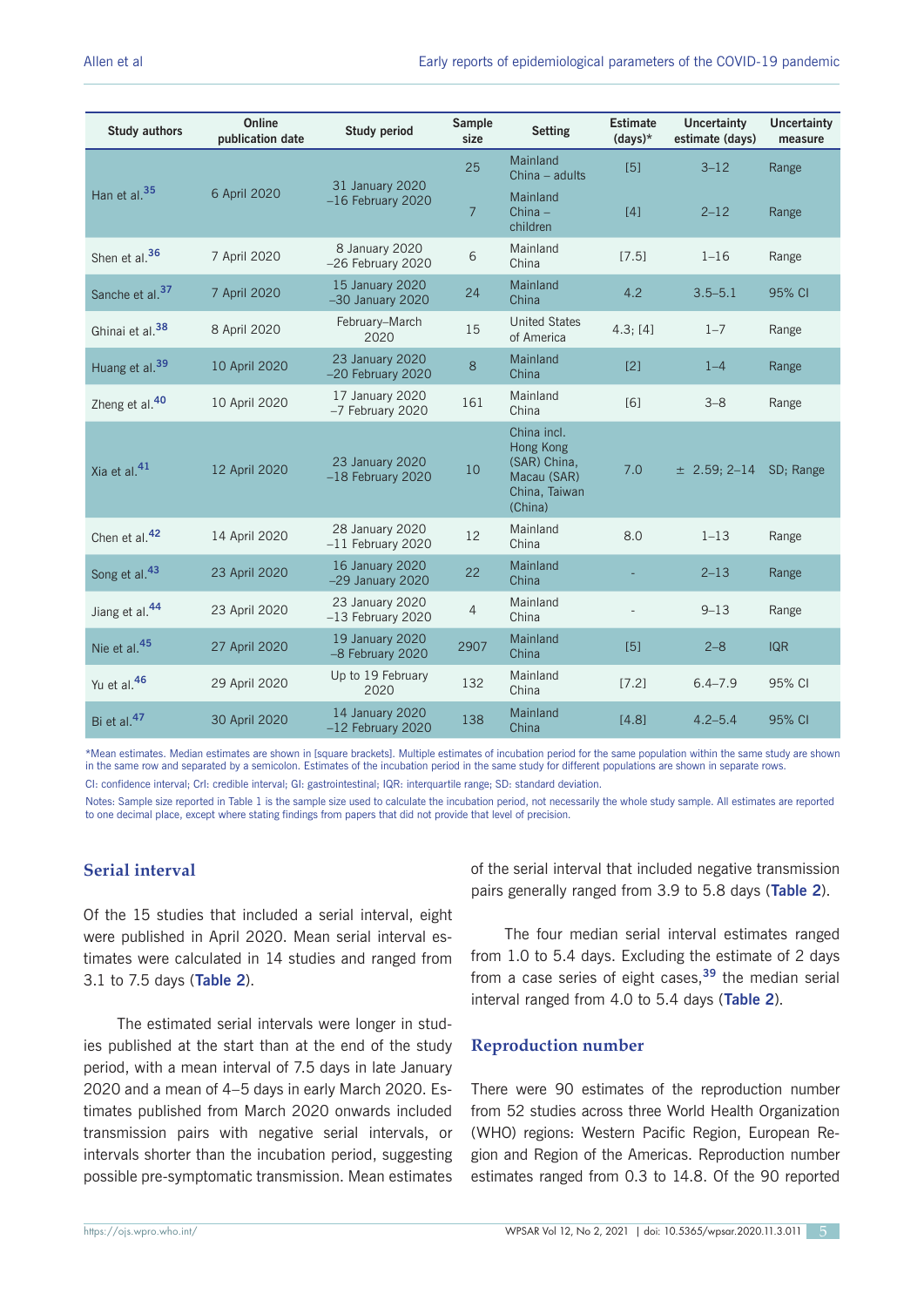

## Fig. 2. **Incubation period estimates and sample size of study (***n* **= 28 studies, 35 estimates) published between**  Incubation period estimates and sample size of study (n = **1 January and 30 April 2020**

Note: The confidence intervals (CIs) of estimates are not shown in the figure. CIs are reported in Table 1. The estimate from Nie et al.**45** of a median of 5 days is not shown because the sample size ( $n = 2907$ ) is significantly larger than other studies.

estimates, 33 estimates (37%) were between 2 and 3, and 20 estimates (22%) were between 3 and 4 (**Table 3**).

The initial low estimate of 0.3 relied on the early assumption that the pathogen was primarily spread through zoonotic transmission.**<sup>56</sup>** Other estimates of the reproduction number under 1 were reported in jurisdictions with rapid public health interventions during the study period, including the Republic of Korea and Singapore.**18,55,74** The highest reproduction number estimate (14.8) was from analyses of transmission dynamics onboard the Diamond Princess cruise ship.**<sup>67</sup>**

The distribution of reproduction number estimates by the assumed serial interval is shown in **Fig. 3**. Just over half ( $n = 50$ ) of the 90 reproduction number results used an estimate of the serial interval to calculate the reproduction number. Serial interval estimates used to estimate the reproduction number ranged from 4**<sup>49</sup>** to 10 days, with the latter taken from the estimated serial interval for severe acute respiratory syndrome (SARS) in early outbreaks.**<sup>100</sup>** Studies generally applied serial intervals from the earliest COVID-19 estimate of 7.5 days**<sup>16</sup>** and the accepted serial interval of SARS of 8.4 days.**<sup>100</sup>**

## **DISCUSSION**

This study provides a review of estimated epidemic parameters of the COVID-19 outbreak up to 30 April 2020. Estimates of the incubation period were similar across the study period, with a mean estimated value of 5–6 days and a range of 2–14 days. Estimates of the serial interval shortened over the study period, from 7.5 days in late January 2020 to a mean of 4–5 days in early March 2020.

Estimates of the reproduction number varied in the studies collated up to 30 April 2020. Although some estimates of the reproduction number were as high as 14.8, over half were between 2 and 4. The higher estimates demonstrate the impact of the setting, individual behaviours and public health interventions – the highest estimates were associated with cruise ships,**64,67,68** whereas the lowest estimates were generally calculated in areas with a rapid response to an outbreak.**18,55,74,78**

The incubation period reflects the growth of a virus in an individual, and thus is largely a biological function that would not be expected to vary with changes in human behaviour and wider public health interventions. Variations in the incubation period reported in this study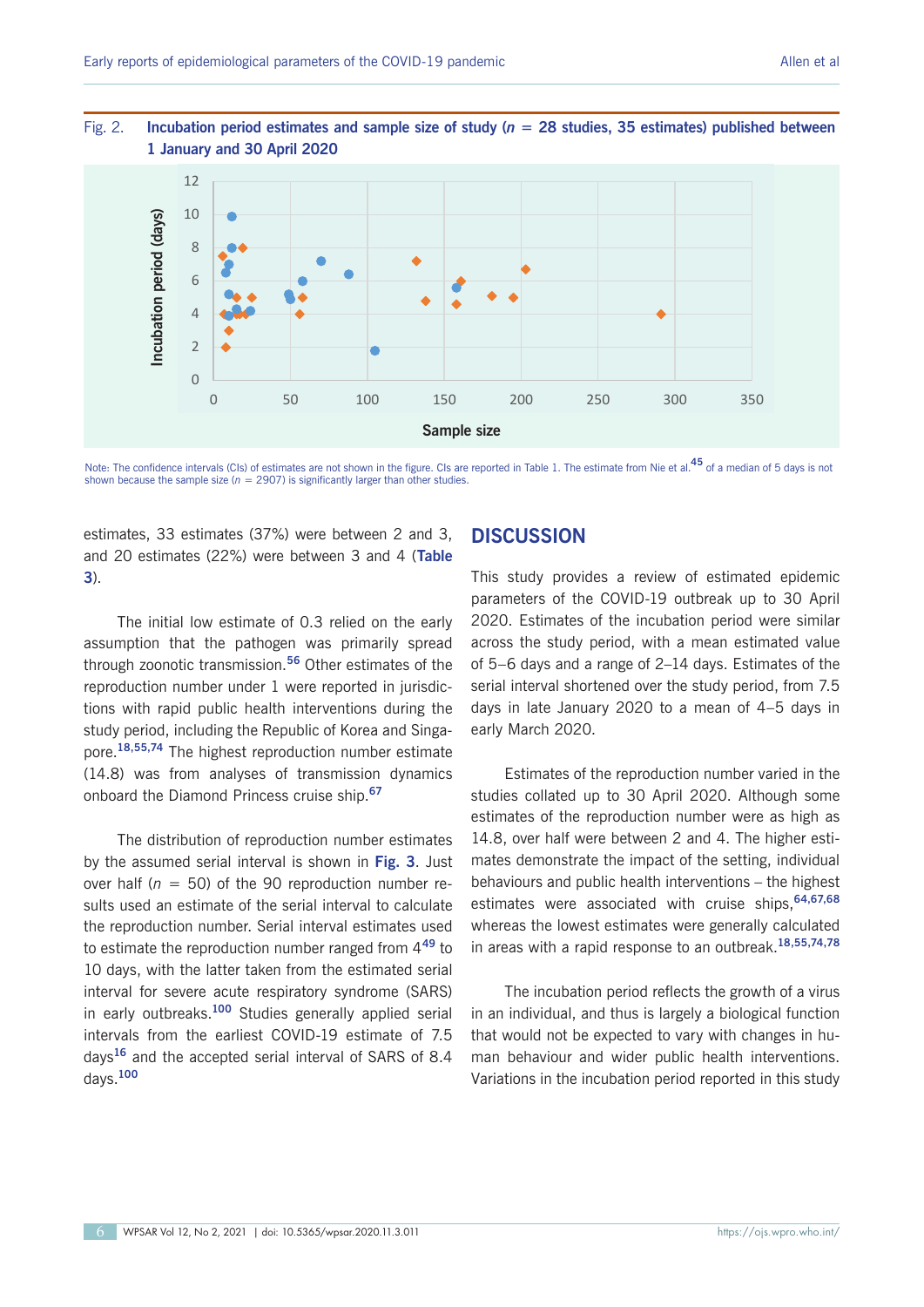## Table 2. **Estimated serial interval from included COVID-19 epidemiological parameters studies published between 1 January and 30 April 2020**

| <b>Study</b><br>authors                                | Online<br>publication<br>date | <b>Study period</b>                    | Sample<br>size                                                  | <b>Transmission</b><br>pairs                      | <b>Setting</b>           | <b>Estimate</b><br>$(days)*$ | <b>Uncertainty</b><br>estimate<br>(days) | <b>Uncertainty</b><br>measure |
|--------------------------------------------------------|-------------------------------|----------------------------------------|-----------------------------------------------------------------|---------------------------------------------------|--------------------------|------------------------------|------------------------------------------|-------------------------------|
| Li et al. $16$                                         | 29 January<br>2020            | Up to 22 January<br>2020               | 10                                                              | 6                                                 | Wuhan/Hubei              | 7.5                          | $5.3 - 19.0$                             | 95% CI                        |
| Ki and Task<br>Force for<br>$2019 - n \text{CoV}^{18}$ | 9 February<br>2020            | 20 January 2020<br>-8 February 2020    | 28                                                              | 12                                                | Republic of<br>Korea     | 6.6; [4.0]                   | $3 - 15$                                 | Range                         |
| Liu et al. <sup>25</sup>                               | 3 March<br>2020               | 1 January 2020<br>-5 February 2020     | 15 single<br>intracluster<br>transmission<br>cases<br>56 single | 12 clusters                                       | Mainland<br>China        | 5.5                          |                                          |                               |
|                                                        |                               |                                        | co-exposure<br>cases                                            | 56 clusters                                       | Mainland<br>China        | 3.1                          |                                          |                               |
|                                                        | 4 March                       | Up to 12 February                      | <b>Not</b>                                                      | $28 -$ all pairs                                  | International            | [4.0]                        | $3.1 - 4.9$                              | 95% Crl                       |
| Nishiura et al. <sup>48</sup>                          | 2020                          | 2020                                   | specified                                                       | $18 - \text{most}$<br>certain pairs               | International            | [4.6]                        | $3.5 - 5.9$                              | 95% Crl                       |
| Pung et al. <sup>28</sup>                              | 16 March<br>2020              | Up to 15 February<br>2020              | $\overline{4}$                                                  | 3                                                 | Singapore                |                              | $3 - 8$                                  | Range                         |
| Du et al. <sup>49</sup>                                | 19 March<br>2020              | 21 January 2020<br>-8 February 2020    | 752                                                             | 468                                               | Mainland<br>China        | 4.0                          | $3.5 - 4.4$                              | 95% CI                        |
| Wu et al. <sup>50</sup>                                | 19 March<br>2020              | 1 December 2019<br>-28 February 2020   | <b>Not</b><br>specified                                         | 43                                                | International            | $\overline{7}$               | $5.8 - 8.1$                              | 95% CI                        |
| Zhang et al. <sup>32</sup>                             | 2 April 2020                  | 19 January 2020<br>$-17$ February 2020 | 63                                                              | 35                                                | Mainland<br>China        | 5.1                          | $3.1 - 11.6$                             | 95% CI                        |
| Ji et al. <sup>51</sup>                                | 7 April 2020                  | 23 January 2020<br>$-27$ March 2020    | 51                                                              | 32                                                | Wuhan/Hubei              | 6.5                          | 6.3                                      | <b>SD</b>                     |
| Huang et al. <sup>39</sup>                             | 10 April<br>2020              | 23 January 2020<br>-20 February 2020   | 9                                                               | 8                                                 | Mainland<br>China        | $[1]$                        | $0 - 4$                                  | Range                         |
| Wang et al. <sup>52</sup>                              | 10 April<br>2020              | 11 January 2020<br>$-16$ February 2020 | 115                                                             | 85                                                | Wuhan/Hubei              | 5.5                          | ± 2.7                                    | <b>SD</b>                     |
| He et al. <sup>53</sup>                                | 15 April<br>2020              | 7 January 2020<br>-4 March 2020        | <b>Not</b><br>specified                                         | 77                                                | International            | 5.8; [5.2]                   | $4.8 - 6.8;$<br>$4.1 - 6.4$              | 95% CI                        |
|                                                        |                               | 23 January 2020                        |                                                                 | 26                                                | Hong Kong<br>(SAR) China | 4.6                          | $3.4 - 5.9$                              | 95% bCl                       |
| Kwok et al. <sup>54</sup>                              | 23 April<br>2020              | $-13$ February 2020                    | 38                                                              | $26 - \text{adjusted}$<br>for right<br>truncation | Hong Kong<br>(SAR) China | 4.8                          | $3.5 - 6.9$                              | 95% Crl                       |
| Bi et al. <sup>47</sup>                                | 27 April<br>2020              | 14 January 2020<br>$-12$ February 2020 | <b>Not</b><br>specified                                         | 48                                                | Mainland<br>China        | 6.3; [5.4]                   | $5.2 - 7.6;$<br>$4.4 - 6.5$              | 95% CI                        |
|                                                        | 30 April                      | 14 January 2020                        | 54                                                              | 4 clusters                                        | Singapore                | 5.2                          | $-3.4 - 13.9$                            | 95% Crl                       |
| Ganyani et al. <sup>55</sup>                           | 2020                          | $-27$ February 2020                    | 114                                                             | 16 clusters                                       | Mainland<br>China        | 3.9                          | $-4.5 - 12.5$                            | 95% Crl                       |

\*Mean estimates. Median estimates are shown in [square brackets]. Multiple estimates of serial interval for the same population within the same study are shown in the same row and separated by a semicolon. Estimates of the serial interval in the same study for different populations are shown in separate rows.

bCI: Bayesian confidence interval; CI: confidence interval; CrI: credible interval; SD: standard deviation.

Notes: Sample size reported is the sample size used to calculate the serial interval, not necessarily the whole study sample. All estimates are reported to one decimal place, except where stating findings from papers that did not provide that level of precision.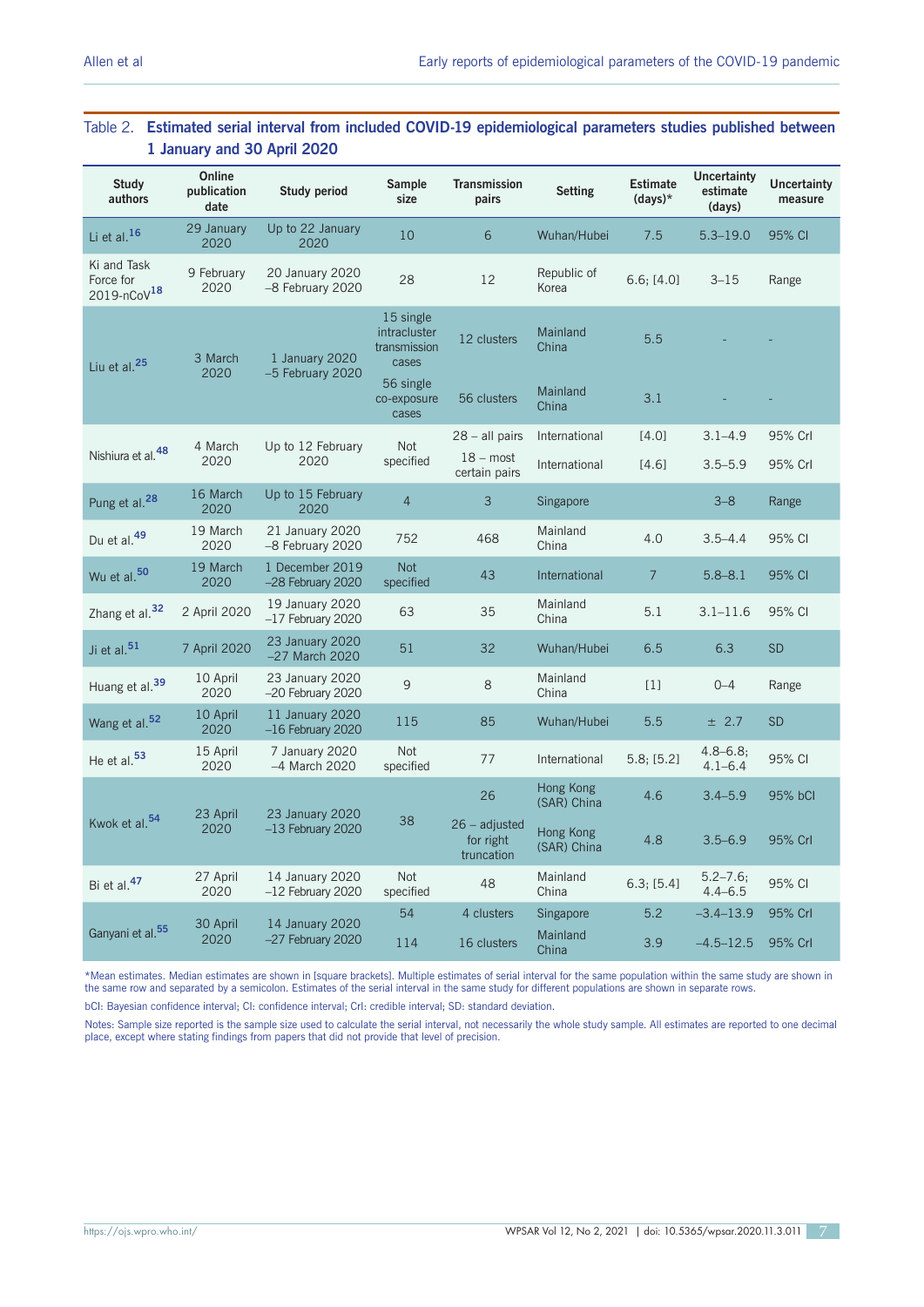## Table 3. **Estimated reproduction number from included COVID-19 epidemiological parameters studies published between 1 January and 30 April 2020**

| <b>Study authors</b>                                  | Online<br>publication<br>date | <b>Study period</b>                    | Sample<br>size          | <b>Method</b>                                                                          | <b>Setting</b>       | <b>Estimate</b> | <b>Uncertainty</b><br>interval | <b>Uncertainty</b><br>measure |
|-------------------------------------------------------|-------------------------------|----------------------------------------|-------------------------|----------------------------------------------------------------------------------------|----------------------|-----------------|--------------------------------|-------------------------------|
| Wu et al. <sup>56</sup>                               | 23 January<br>2020            | 10 January 2020<br>$-12$ January 2020  | 41                      | Zoonotic<br>$transmission -$<br>Cauchemez et al.<br>2013111                            | Wuhan/<br>Hubei      | 0.3             | $0.17 - 0.44$                  | 95% CI                        |
| Li et al. $16$                                        | 29 January<br>2020            | Up to 22 January<br>2020               | 425                     | Transmission<br>model with<br>renewal equations                                        | Wuhan/<br>Hubei      | 2.2             | $1.4 - 3.9$                    | 95% CI                        |
| Riou and<br>Althaus <sup>57</sup>                     | 30 January<br>2020            | Up to 18 January<br>2020               | 50                      | <b>Stochastic</b><br>transmission<br>model                                             | Wuhan/<br>Hubei      | 2.2             | $1.4 - 3.8$                    | 90% HDI                       |
| Zhao et al. <sup>58</sup>                             | 30 January<br>2020            | 10 January 2020<br>$-24$ January 2020  | 2033                    | Exponential<br>growth model<br>method                                                  | Mainland<br>China    | 2.24<br>$-3.58$ | 1.96-2.55<br>to 2.89-<br>4.39  | 95% CI                        |
| Wu et al. <sup>59</sup>                               | 31 January<br>2020            | 1 December 2019<br>$-28$ January 2020  | 55                      | <b>Differential</b><br>equation - SEIR<br>compartment<br>model                         | International        | 2.68            | $2.47 - 2.86$                  | 95% Crl                       |
| Zhao et al. <sup>60</sup>                             | 1 February<br>2020            | 1 December 2019<br>$-24$ January 2020  | 41                      | Exponential<br>growth model<br>method                                                  | Mainland<br>China    | 2.56            | $2.49 - 2.63$                  | 95% CI                        |
| Tang et al. <sup>61</sup>                             | 7 February<br>2020            | 10 January 2020<br>$-15$ January 2020  | 41                      | <b>Differential</b><br>equation - SEIR<br>compartment<br>model                         | Mainland<br>China    | 6.47            | $5.71 - 7.23$                  | 95% CI                        |
| Ki and Task<br>Force for 2019-<br>nCoV <sup>18</sup>  | 9 February<br>2020            | 20 January 2020<br>- 8 February 2020   | 26                      | <b>Estimated from</b><br>transmission<br>chains                                        | Republic of<br>Korea | 0.48            | $0.25 - 0.84$                  | 95% CI                        |
| Zhou et al. <sup>62</sup>                             | 12 February<br>2020           | Up to 25 January<br>2020               | 2820                    | <b>Differential</b><br>equation - SEIR<br>compartment<br>model                         | Mainland<br>China    | 2.83 - 3.28     |                                |                               |
| Jung et al. <sup>63</sup>                             | 14 February<br>2020           | 31 December 2019<br>$-24$ January 2020 | 92                      | Exponential<br>growth model<br>method                                                  | Mainland<br>China    | 2.1; 3.2        | $2.0 - 2.2;$<br>$2.7 - 3.7$    | 95% CI                        |
| Zhang et al. <sup>64</sup>                            | 22 February<br>2020           | Up to 16 February<br>2020              | 355                     | Cori et al.<br>methodology <sup>112</sup>                                              | Cruise ship          | 2.28            | $2.06 - 2.52$                  | 95% CI                        |
| Lai et al. <sup>65</sup>                              | 2020                          | 25 February Up to 4 February<br>2020   | 52                      | Coalescent-based<br>exponential growth Mainland<br>and a birth-death<br>skyline method | China                | 2.6             | $2.1 - 5.1$                    | 95% CI                        |
| Chen et al. <sup>66</sup>                             | 28 February<br>2020           | 7 December 2019<br>$-1$ January 2020   | <b>Not</b><br>specified | Bats-Hosts-<br>Reservoir-People<br>transmission<br>network model                       | Wuhan/<br>Hubei      | 3.58            |                                |                               |
| Rocklov, Sjodin<br>and Wilder-<br>Smith <sup>67</sup> | 28 February<br>2020           | 21 January 2020<br>$-19$ February 2020 | 3700                    | Differential<br>equation - SEIR<br>compartment<br>model                                | Cruise ship          | 14.8            |                                |                               |
| Mizumoto and<br>Chowell <sup>68</sup>                 | 29 February<br>2020           | 20 January 2020<br>$-17$ February 2020 | 3711                    | Discrete time<br>integral equation                                                     | Cruise ship          | 5.8             | $0.6 - 11.0$                   | 95% Crl                       |
| Fang, Nie and<br>Penny <sup>69</sup>                  | 6 March<br>2020               | 20 January 2020<br>-29 February 2020   | 35 329                  | Differential<br>equation - SEIR<br>compartment<br>model                                | Mainland<br>China    | 2.35 - 3.21     |                                |                               |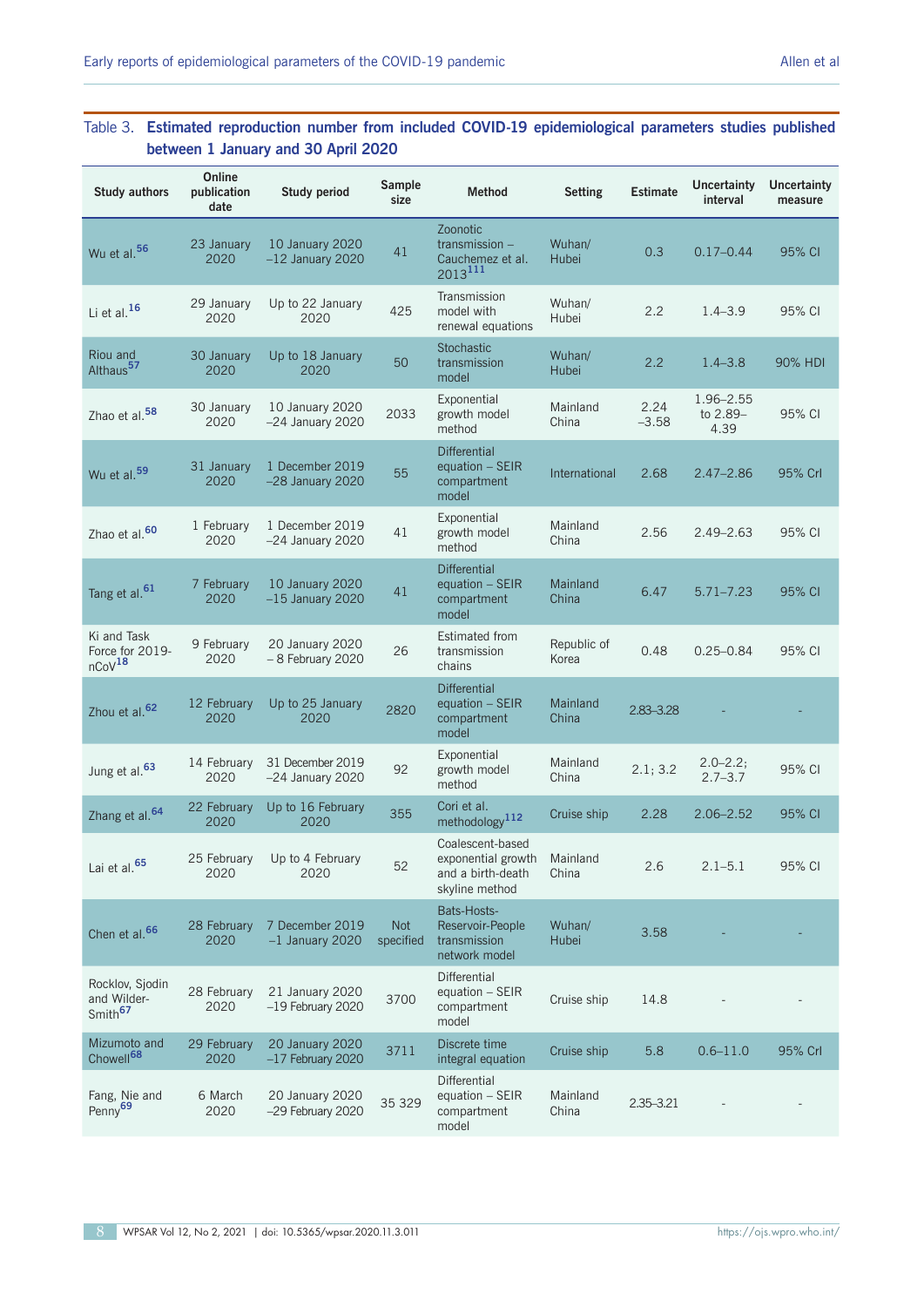| <b>Study authors</b>                 | Online<br>publication<br>date | <b>Study period</b>                    | Sample<br>size              | <b>Method</b>                                                    | <b>Setting</b>       | <b>Estimate</b> | <b>Uncertainty</b><br>interval   | <b>Uncertainty</b><br>measure |
|--------------------------------------|-------------------------------|----------------------------------------|-----------------------------|------------------------------------------------------------------|----------------------|-----------------|----------------------------------|-------------------------------|
| Zhou et al. <sup>70</sup>            | 10 March<br>2020              | 10 January 2020<br>$-31$ January 2020  | 44                          | <b>Differential</b><br>equation $-$ SEIR<br>compartment<br>model | Mainland<br>China    | 5.3167          |                                  |                               |
| Kucharski<br>et al. $71$             | 11 March<br>2020              | 1 December 2019<br>$-11$ February 2020 | <b>Not</b><br>specified     | <b>Differential</b><br>equation - SEIR<br>compartment<br>model   | Wuhan/<br>Hubei      | 2.35            | 1.15-4.77                        | 95% CI                        |
| Yang and<br>Wang <sup>72</sup>       | 11 March<br>2020              | 23 January 2020<br>$-10$ February 2020 | <b>Not</b><br>specified     | <b>Differential</b><br>equation $-$ SEIR<br>compartment<br>model | Wuhan/<br>Hubei      | 4.25            |                                  |                               |
| Zhao and<br>Chen $73$                | 11 March<br>2020              | 20 January 2020<br>$-30$ January 2020  | Not<br>specified            | <b>Differential</b><br>equation - SEIR<br>compartment<br>model   | Mainland<br>China    | 4.7092          |                                  |                               |
|                                      | 12 March                      | 29 December 2019<br>$-3$ January 2020  | <b>Not</b><br>specified     | <b>Differential</b><br>equation $-$ SEIR                         | Wuhan/<br>Hubei      | 4.028           | $4.010 -$<br>4.046               | 95% CI                        |
| Choi and Ki <sup>74</sup>            | 2020                          | 20 January 2020<br>$-17$ February 2020 | 30                          | compartment<br>model                                             | Republic<br>of Korea | 0.555           | $0.509 -$<br>0.602               | 95% CI                        |
| Kuniya <sup>75</sup>                 | 13 March<br>2020              | 15 January 2020<br>-29 February 2020   | 239                         | <b>Differential</b><br>equation - SEIR<br>compartment<br>model   | Japan                | 2.6             | $2.4 - 2.8$                      | 95% CI                        |
| Remuzzi and<br>Remuzzi <sup>76</sup> | 13 March<br>2020              | 19 February 2020<br>-8 March 2020      | Unclear                     | Exponential growth<br>model method                               | <b>Italy</b>         | 2.76-3.25       |                                  |                               |
| Li et al. <sup>77</sup>              | 16 March<br>2020              | 10 January 2020<br>$-23$ January 2020  | 801                         | Differential<br>equation $-$ SEIR<br>compartment<br>model        | Mainland<br>China    | 2.38            | $2.03 - 2.77$                    | 95% Crl                       |
| Shim et al. <sup>78</sup>            | 17 March<br>2020              | 20 January 2020<br>-26 February 2020   | 6284                        | Generalized<br>growth model                                      | Republic<br>of Korea | 1.5             | $1.4 - 1.6$                      | 95% CI                        |
| Du et al. <sup>49</sup>              | 19 March<br>2020              | 21 January 2020<br>-8 February 2020    | 752                         | Not stated                                                       | Mainland<br>China    | 1.32            | $1.16 - 1.48$                    | 95% CI                        |
| Wu et al. <sup>50</sup>              | 19 March<br>2020              | 1 December 2019<br>-28 February 2020   | 45 771                      | <b>Differential</b><br>equation $-$ SEIR<br>compartment<br>model | Wuhan/<br>Hubei      | 1.94            | 1.83-2.06                        | 95% Crl                       |
|                                      |                               |                                        |                             |                                                                  | Italy                | 3.27;<br>3.10   | $3.17 - 3.38$ ;<br>$2.21 - 4.11$ | 95% CI                        |
|                                      | 28 March                      | 23 February 2020                       | Not                         | Exponential growth<br>model method;                              | France               | 6.32:<br>6.56   | $5.72 - 6.99;$<br>2.04-12.26     | 95% CI                        |
| Yuan et al. <sup>79</sup>            | 2020                          | -9 March 2020                          | specified                   | Wallinga time<br>dependent method                                | Spain                | 5.08;<br>3.95   | $4.51 - 5.74;$<br>$0 - 10.19$    | 95% CI                        |
|                                      |                               |                                        |                             |                                                                  | Germany              | 6.07;<br>4.43   | $5.51 - 6.69;$<br>1.83-7.92      | 95% CI                        |
| Anastassopoulou<br>$et$ al. $80$     | 31 March<br>2020              | 11 January 2020<br>$-10$ February 2020 | <b>Not</b><br>specified     | <b>Differential</b><br>equation $-$ SEIR<br>compartment<br>model | Wuhan/<br>Hubei      | 4.6             | $3.56 - 5.65$                    | 90% CI                        |
| Ferretti et al. <sup>81</sup>        | 31 March<br>2020              | Up to end March<br>2020                | 40<br>transmission<br>pairs | Exponential growth<br>model method                               | Mainland<br>China    | $\overline{c}$  | $1.7 - 2.5$                      | 90% CI                        |
| Huang et al. <sup>82</sup>           | 31 March<br>2020              | 13 January 2020<br>-9 March 2020       | 80 754                      | <b>Differential</b><br>equation - SEIR<br>compartment<br>model   | Mainland<br>China    | $2.23 - 2.51$   |                                  |                               |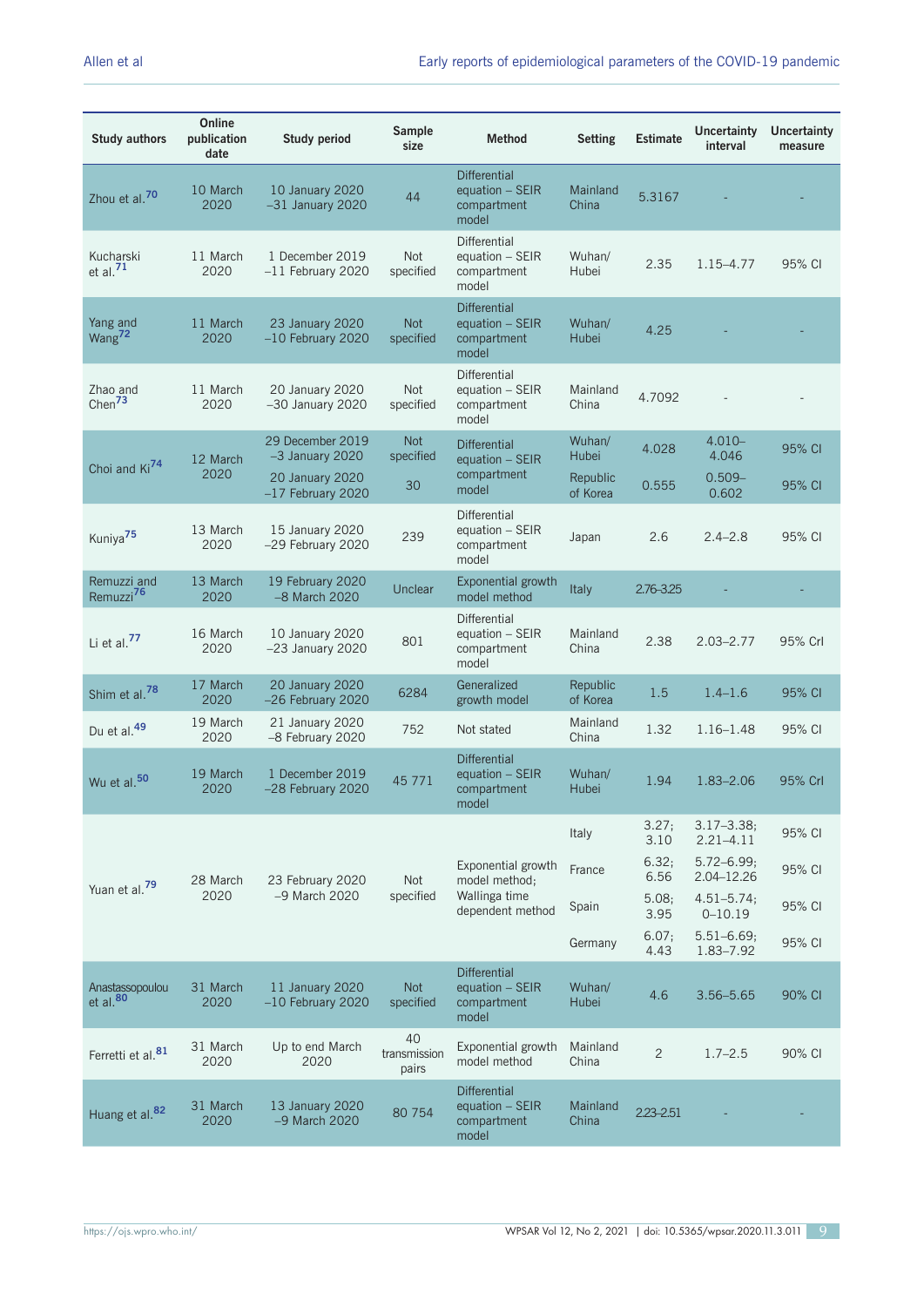| <b>Study authors</b>                          | Online<br>publication<br>date | <b>Study period</b>                                       | Sample<br>size          | <b>Method</b>                                                         | <b>Setting</b>                        | <b>Estimate</b> | <b>Uncertainty</b><br>interval              | <b>Uncertainty</b><br>measure |
|-----------------------------------------------|-------------------------------|-----------------------------------------------------------|-------------------------|-----------------------------------------------------------------------|---------------------------------------|-----------------|---------------------------------------------|-------------------------------|
| Tian et al. <sup>83</sup>                     | 31 March<br>2020              | 31 December 2019<br>$-23$ January 2020                    | <b>Not</b><br>specified | <b>Differential</b><br>equation - SEIR<br>compartment model           | Mainland<br>China                     | 3.15            | $3.04 - 3.26$                               | 95% BCI                       |
| Zhu and Chen <sup>34</sup>                    | 2 April 2020                  | 1 December 2019<br>$-23$ January 2020                     | <b>Not</b><br>specified | Poisson<br>Transmission<br>Model                                      | Mainland<br>China                     | 2.47            | $2.39 - 2.55$                               | 95% CI                        |
| Sanche et al. <sup>37</sup> 7 April 2020      |                               | 15 January 2020<br>$-30$ January 2020                     | 140                     | <b>Differential</b><br>equation - SEIR<br>compartment model           | Mainland<br>China                     | 5.7             | $3.8 - 8.9$                                 | 95% CI                        |
| Zhao et al. <sup>84</sup>                     | 8 April 2020                  | 1 December 2019<br>-8 January 2020                        | <b>Not</b><br>specified | <b>Differential</b><br>equation - SEIR<br>compartment model           | Wuhan/<br>Hubei                       | 2.5             | $2.4 - 2.7$                                 | 95% CI                        |
| Pan, Liu and<br>Wang <sup>85</sup>            | 10 April 2020                 | 5 December 2019<br>-8 March 2020                          | 32 583                  | Cori et al.<br>methodology <sup>112</sup>                             | Wuhan/<br>Hubei                       | 3.82            | $3.72 - 3.93$                               | 95% Crl                       |
| Abbott et al. <sup>86</sup>                   | 14 April 2020                 | Up to 25 January<br>2020                                  | 1975                    | Stochastic<br>branching process<br>model                              | Mainland<br>China                     | $2.8 - 3.8$     |                                             |                               |
| Puci et al.                                   | 14 April 2020                 | 22 March 2020<br>$-29$ March 2020                         | 975                     | <b>Differential</b><br>equation - SEIR<br>compartment model           | <b>Italy</b>                          | 1.82            | $1.51 - 2.01$                               | 95% CI                        |
| Du et al. <sup>87</sup>                       | 16 April 2020                 | 1 December 2019<br>$-22$ January 2020                     | 19                      | Exponential growth<br>method                                          | Mainland<br>China                     | 1.9             | 1.47-2.59                                   | 95% Crl                       |
| Torres-Roman<br>et al. <sup>88</sup>          | 17 April 2020                 | 6 March 2020<br>$-15$ March 2020                          | <b>Not</b><br>specified | Cori et al.<br>methodology <sup>112</sup>                             | Peru                                  | 2.97            |                                             |                               |
| Tsang et al. <sup>89</sup>                    | 20 April 2020                 | 15 January 2020<br>$-3$ March 2020                        | <b>Not</b><br>specified | Exponential growth<br>model                                           | Mainland<br>China                     | $2.8 - 3.5$     |                                             |                               |
| Muniz-<br>Rodriguez<br>et al. $\frac{50}{90}$ | 22 April 2020                 | 19 February 2020<br>$-19$ March 2020                      | 978                     | Exponential growth<br>model; renewal<br>equations method              | <b>Islamic</b><br>Republic<br>of Iran | 4.4; 3.5        | $3.9 - 4.9;$<br>$1.3 - 8.1$                 | 95% CI                        |
| Zhuang et al. <sup>91</sup> 22 April 2020     |                               | Up to 5 March<br>2020                                     | <b>Not</b><br>specified | Stochastic model,<br>maximum likelihood                               | <b>Italy</b><br>Republic              | 2.6; 3.3        | $2.3 - 2.9;$<br>$3.0 - 3.6$<br>$2.3 - 2.9;$ | 95% CI                        |
|                                               |                               |                                                           |                         | estimation approach<br><b>Differential</b>                            | of Korea                              | 2.6; 3.2        | $2.9 - 3.5$                                 | 95% CI                        |
| Gatto et al. <sup>92</sup>                    | 23 April 2020                 | 24 February 2020<br>$-23$ March 2020                      | 107                     | equation $-$ SEIR<br>compartment model                                | <b>Italy</b>                          | 3.6             | $3.49 - 3.84$                               | 95% CI                        |
| Han et al. <sup>93</sup>                      | 23 April 2020                 | 21 January 2020<br>$-15$ February 2020                    | 482                     | Exponential growth<br>model method                                    | Mainland<br>China                     | 2.9             | $1.8 - 4.5$                                 | 95% CI                        |
|                                               |                               |                                                           |                         |                                                                       | Spain                                 | 6.48;<br>2.9    | $5.97 - 7.02;$<br>$2.67 - 3.14$             | 95% Crl                       |
|                                               |                               |                                                           |                         |                                                                       | <b>Italy</b>                          | 6.41;<br>2.83   | $6.11 - 6.71;$<br>$2.70 - 2.96$             | 95% Crl                       |
|                                               |                               |                                                           |                         |                                                                       | Ecuador                               | 12.86;<br>3.95  | 12.05-13.68;<br>$3.70 - 4.21$               | 95% Crl                       |
|                                               |                               | Up to 23 March                                            |                         | Cori et al.                                                           | Panama                                | 7.19;<br>3.67   | $6.37 - 8.08;$<br>$3.25 - 4.13$             | 95% Crl                       |
| Caicedo-Ochoa<br>et al. <sup>94</sup>         | 25 April 2020                 | 2020 (first 10<br>days after reaching<br>25 cases in each | <b>Not</b><br>specified | methodology <sup>112</sup><br>Two serial intervals<br>used: 7.5 days; | <b>Brazil</b>                         | 6.53;<br>2.91   | $5.85 - 7.25$<br>$2.60 - 3.23$              | 95% Crl                       |
|                                               |                               | location)                                                 |                         | 4.7 days                                                              | Chile                                 | 5.79;<br>2.67   | $5.32 - 6.28;$<br>$2.45 - 2.89$             | 95% Crl                       |
|                                               |                               |                                                           |                         |                                                                       | Colombia                              | 5.65;<br>2.67   | $5.04 - 6.29$ ;<br>2.38-2.98                | 95% Crl                       |
|                                               |                               |                                                           |                         |                                                                       | Peru                                  | 5.24;<br>2.36   | $4.68 - 5.83;$<br>$2.11 - 2.63$             | 95% Crl                       |
|                                               |                               |                                                           |                         |                                                                       | Mexico                                | 4.94;<br>2.42   | $4.37 - 5.56$ ;<br>$2.14 - 2.72$            | 95% Crl                       |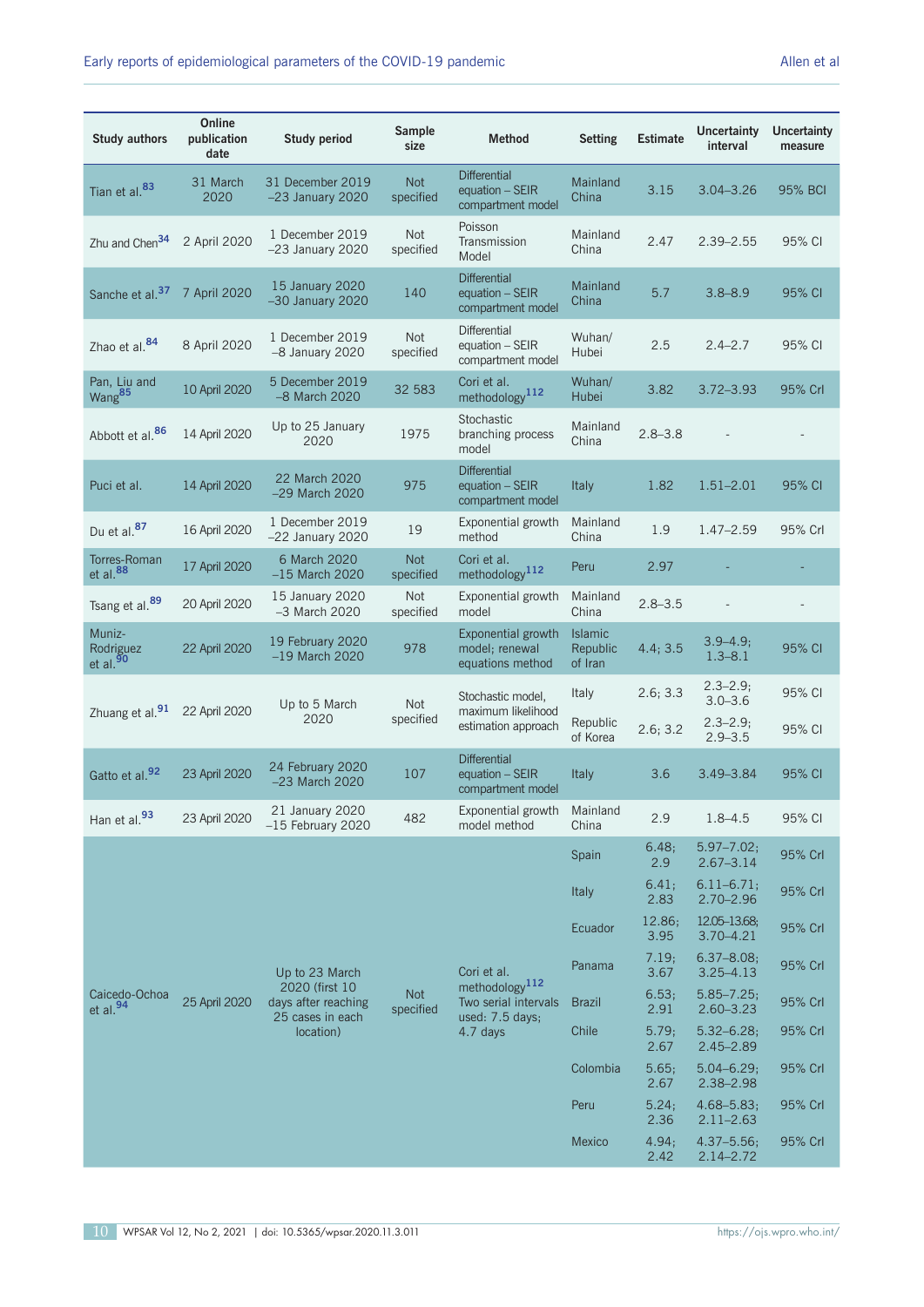| <b>Study authors</b>           | Online<br>publication<br>date | <b>Study period</b>                    | <b>Sample</b><br>size   | <b>Method</b>                                                 | <b>Setting</b>                 | <b>Estimate</b> | <b>Uncertainty</b><br>interval | <b>Uncertainty</b><br>measure |
|--------------------------------|-------------------------------|----------------------------------------|-------------------------|---------------------------------------------------------------|--------------------------------|-----------------|--------------------------------|-------------------------------|
| Bi et al. <sup>47</sup>        | 27 April 2020                 | 14 January 2020<br>$-12$ February 2020 | 48                      | <b>Estimated from</b><br>transmission chains                  | Mainland<br>China              | 0.4             | $0.3 - 0.5$                    | 95% CI                        |
| Distante et al. <sup>95</sup>  | 27 April 2020                 | Up to 29 March<br>2020                 | Not<br>specified        | Exponential growth<br>method                                  | Italy                          | 3.6             |                                |                               |
| Ndairou et al. <sup>96</sup>   | 27 April 2020                 | 4 January 2020<br>$-9$ March 2020      | <b>Not</b><br>specified | <b>Differential</b><br>equation - SEIR<br>compartment model   | Wuhan/<br><b>Hubei</b>         | 0.945           |                                |                               |
| Peirlinck et al. <sup>97</sup> | 27 April 2020                 | 21 January 2020<br>-4 April 2020       | 311 357                 | Differential<br>equation $-$ SEIR<br>compartment model        | United<br>States of<br>America | 5.3             | ± 0.95                         | <b>SD</b>                     |
| Adegboye<br>et al. $98$        | 28 April 2020                 | 27 February 2020<br>$-11$ April 2020   | 318                     | Cori et al.<br>methodology <sup>112</sup>                     | Nigeria                        | 2.71            |                                |                               |
|                                |                               | 14 January 2020<br>$-27$ February 2020 | 91                      | Exponential growth<br>model method                            | Singapore                      | 1.25            | $1.17 - 1.34$                  | 95% Crl                       |
| Ganyani et al. <sup>55</sup>   | 30 April 2020                 |                                        | 135                     | Exponential growth<br>model method                            | Mainland<br>China              | 1.41            | $1.26 - 1.58$                  | 95% Crl                       |
| Ivorra et al. <sup>99</sup>    | 30 April 2020                 | 1 December 2019<br>$-29$ March 2020    | <b>Not</b><br>specified | <b>Differential</b><br>equation $-$ SEIR<br>compartment model | Mainland<br>China              | 4.2732          |                                |                               |

Multiple estimates of the reproduction number for the same population within the same study are shown in the same row and separated by a semicolon. Estimates of the incubation period in the same study for different populations are shown in separate rows.

bCI: Bayesian confidence interval; CI: confidence interval; CrI: credible interval; HDI: high density interval; SD: standard deviation; SEIR: susceptible-exposed-infected-recovered.

Notes: Sample size reported is the sample size used to calculate the serial interval, not necessarily the whole study sample. All estimates are reported to the number of decimal places provided in each study.

## Fig. 3. **Estimated reproduction number and serial interval of the model (***n* **= 23 studies, 50 estimates) published <b>and interval of the model** (*n* = 23 studies, 50 estimates) published **between 1 January and 30 April 2020**

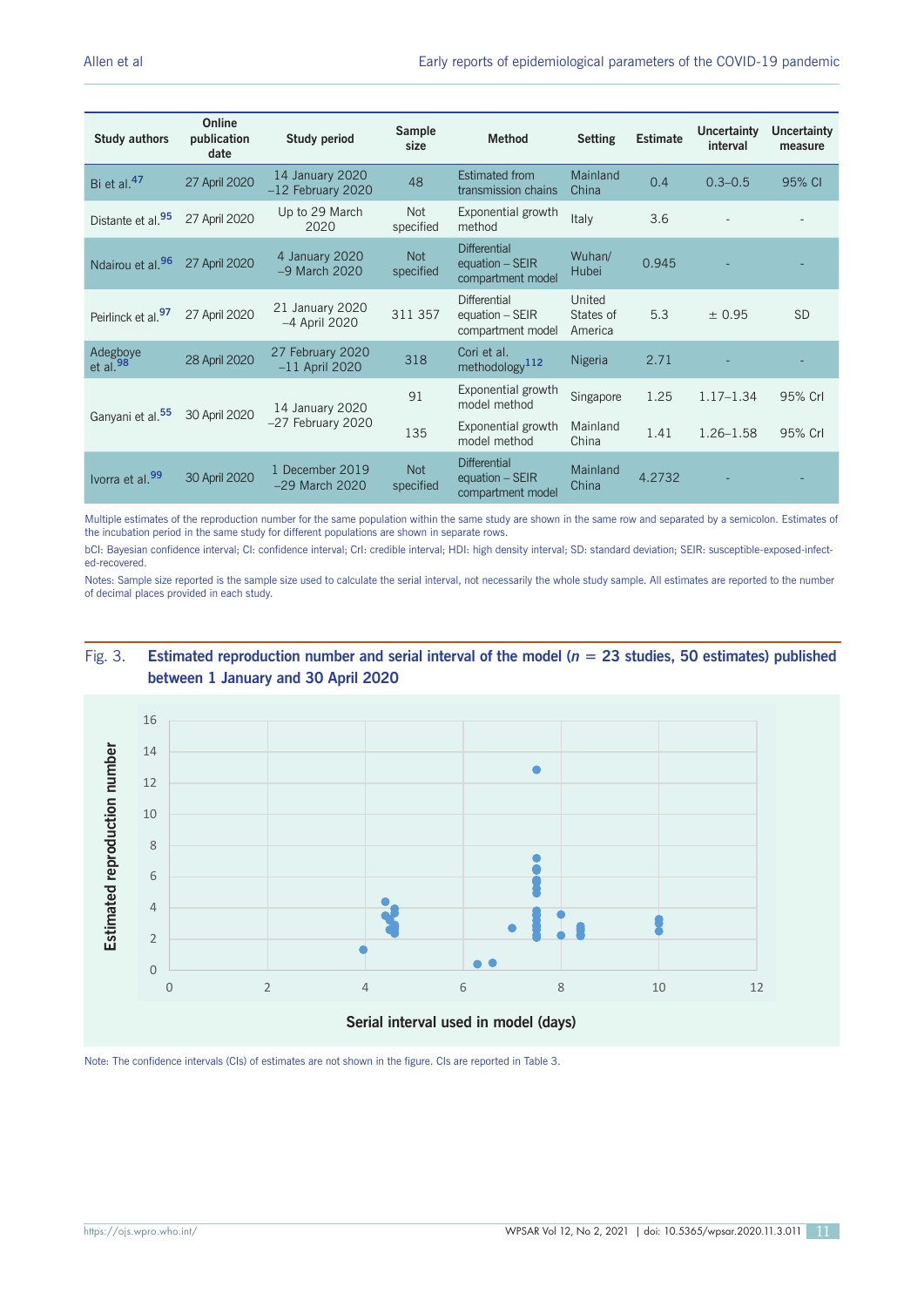may, in part, result from the study designs adopted. Several estimates of the incubation period were reported directly from cluster investigations, often with low sample sizes. Studies with more than 20 participants had less variation between estimates than studies with smaller sample sizes. The definition of exposure, including the potential for continuous exposure in a household, may also have influenced results by artificially lengthening or shortening the incubation period, depending on study design and differences in local epidemiological reporting protocols.

The serial interval and reproduction number are likely to be influenced by public health interventions. social behaviours and political decisions. Estimates of these two epidemic characteristics are therefore setting-specific, which may explain the variance across the results in this study. The serial interval estimates also changed as new information about the pathogen came to light, primarily the potential for pre-symptomatic and pauci-symptomatic transmission.**101–106** However, these revised estimates of the serial interval were rarely used to revise reproduction number estimates. A longer serial interval results in a higher estimate of the reproduction number. The earliest published estimate by Li et al.'s study (first published online on 29 January 2020)**<sup>16</sup>** of six transmission pairs in Wuhan was higher than most of the later estimates. That estimate was applied as an assumed serial interval in 10 studies published in March and April 2020,**37,63–65,68,85,89,93–95** despite not being used in Li et al.'s own calculation of the reproduction number.**<sup>16</sup>** These early studies have been used to inform national and regional responses to the COVID-19 pandemic, and they demonstrate the importance of and reliance on early estimates to inform future research and public health decision-making.

Variations in the estimated reproduction number may also occur due to other assumptions applied in calculations. The initial estimate of the reproduction number of 0.3 assumed zoonotic transmission as the primary mode of transmission, based on the information available at the time.**<sup>56</sup>** The method applied may also influence the final estimate of the reproduction number. This is evident in the studies estimating the reproduction number of the Wuhan outbreak from December 2019 to mid-February 2020, which increased in later publications that used the same data sources and time periods. The reproduction number was estimated to be 2.2 in studies published in January and February 2020,**16,57** but increased to 4 in articles published in March and April 2020.**72,74,80**

The epidemiological parameters reviewed share some similarities to that of SARS and Middle East respiratory syndrome (MERS), two diseases caused by coronaviruses that have caused significant outbreaks in the early 21st century. The estimates of the range and mean of the incubation period of COVID-19 are similar to that of SARS (2–10 days, mean of 5–6 days)**2,100,107** and MERS (2–14 days, median of 5–6 days).**107,108** However, the estimated serial interval for COVID-19 is shorter than the observed intervals for SARS (8.4 days)**<sup>100</sup>** and MERS (7.6–12.6 days).**108,109** The later estimates of the COVID-19 serial interval published in April 2020 are shorter than the estimates for the incubation period, suggesting the potential for pre-symptomatic transmission, which has not been observed for SARS or MERS.**100,108,110** The estimated reproduction number of COVID-19 is similar to the estimates for the 2002–2003 SARS outbreak.**<sup>100</sup>**

This study has some important limitations. It provides a descriptive assessment and does not include meta-analysis or recalculations of results. The use of different methods and different outputs from each study limits the capacity for meta-analysis. This review may also be impaired by publication bias. Several included studies were based on small sample sizes, which led to imprecise results. The ongoing pandemic requires the active involvement of public health researchers to assess unfolding situations and advise on local responses. Fulfilling crucial roles as the pandemic unfolded may have limited the potential to publish findings, restricting our understanding of epidemic parameters in real time and reducing the representativeness of the results. This potential publication bias may also explain in part the overrepresentation of data from mainland China although COVID-19 has led to outbreaks worldwide. Nevertheless, the early published estimates included in this study have been used worldwide to inform public health responses, and they provide the best available evidence in the timeframe of this study.

Only studies written in English were included in this review. This excludes many early estimates writ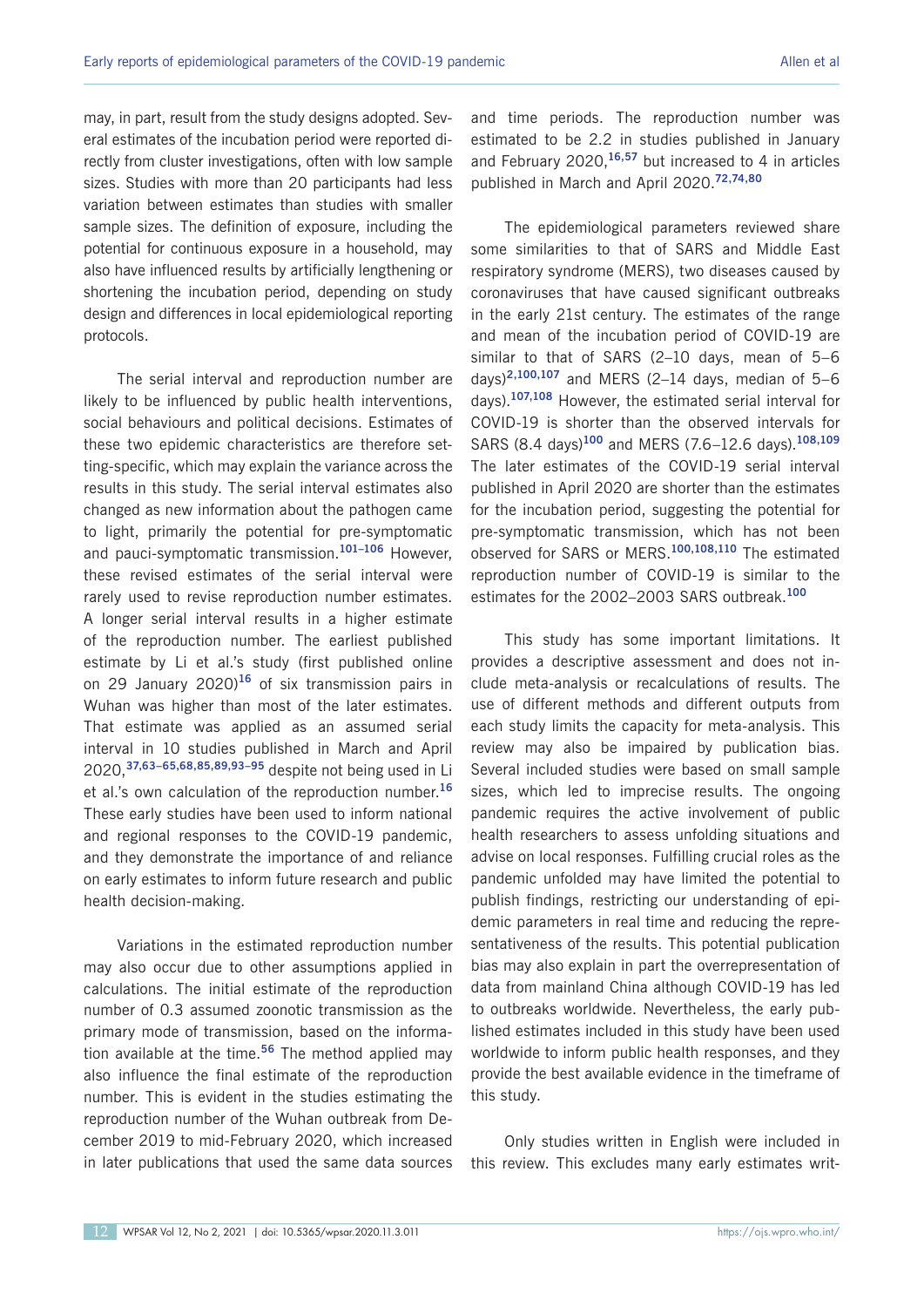ten in Mandarin and Korean, which also limits the representativeness of this analysis. Furthermore, this analysis was limited to peer-reviewed published journal articles indexed in PubMed, which represents only a fraction of the literature published on the COVID-19 pandemic. The current pandemic has seen the proliferation of pre-print articles and increased attention on their results. Grey literature published by WHO, national governments and other organizations were also omitted. In times of emergency, pre-prints and grey literature may provide new information in a timely manner; however, this review focused only on estimations of epidemic parameters that have been subject to external peer review.

Pandemics are inherently uncertain times. The challenges of the ongoing COVID-19 pandemic are compounded by SARS-CoV-2 being a new pathogen, which public health and clinical professionals have had to rapidly assess, understand and respond to. Early estimates can provide useful interim guidance for public health decision-making. This is particularly true for transmission that is driven by biological characteristics, such as the incubation period. Epidemic characteristics that are influenced by human behaviours and public health interventions are less certain and require interpretation within the context of data collection and analysis of the study. Reliance on data from small sample sizes and specific settings is necessary in the context of an outbreak, but it also limits the generalizability of findings to other contexts.

Uncertainty in epidemic characteristics should not mean that we do not act. Although earlier estimates may rely on less-than-ideal sample sizes and sample structures, they are necessary to facilitate decision-making in a timely manner. However, reliance on the first estimates published may limit or bias our understanding of new data. The increasing availability of pre-print articles provides an outlet for urgent distribution of findings during an outbreak of a novel pathogen, provided preliminary findings are interpreted with caution before peer review. This study underscores the ongoing challenge and everpresent need for outbreak investigations and research to be both timely and frequently updated, to provide the best evidence to guide interventions. Further research is required to refine estimates of the serial interval and reproduction number, to improve our understanding of this pandemic in different contexts, and to provide

reference values to enable a timely response to potential future outbreaks of COVID-19 and any future emerging coronaviruses and other potential pandemic diseases.

#### *Conflicts of interest*

None declared.

#### *Funding*

None.

#### **References**

- 1. Weekly epidemiological update on COVID-19 20 April 2021. Geneva: World Health Organization; 2021. Available from: https:// www.who.int/publications/m/item/weekly-epidemiological-updateon-covid-19---20-april-2021, accessed 23 April 2021.
- 2. Farewell VT, Herzberg AM, James KW, Ho LM, Leung GM. SARS incubation and quarantine times: when is an exposed individual known to be disease free? Stat Med. 2005 Nov 30;24(22):3431– 45. doi:10.1002/sim.2206 pmid:16237660
- 3. Nishiura H. Early efforts in modeling the incubation period of infectious diseases with an acute course of illness. Emerg Themes Epidemiol. 2007 May 11;4(1):2. doi:10.1186/1742-7622-4-2 pmid:17466070
- 4. Nishiura H. Determination of the appropriate quarantine period following smallpox exposure: an objective approach using the incubation period distribution. Int J Hyg Environ Health. 2009 Jan;212(1):97– 104. doi:10.1016/j.ijheh.2007.10.003 pmid:18178524
- 5. Fine PEM. The interval between successive cases of an infectious disease. Am J Epidemiol. 2003 Dec 1;158(11):1039–47. https:// doi.org/10.1093/aje/kwg251 PMID:14630599
- 6. Ma Y, Horsburgh CR, White LF, Jenkins HE. Quantifying TB transmission: a systematic review of reproduction number and serial interval estimates for tuberculosis. Epidemiol Infect. 2018 Sep;146(12):1478–94. doi:10.1017/S0950268818001760
- 7. Becker NG, Wang D, Clements M. Type and quantity of data needed for an early estimate of transmissibility when an infectious disease emerges. Euro Surveill. 2010 Jul 1;15(26):19603. pmid:20619130
- 8. Caley P, Philp DJ, McCracken K. Quantifying social distancing arising from pandemic influenza. J R Soc Interface. 2008 Jun 6;5(23):631– 9. doi:10.1098/rsif.2007.1197 pmid:17916550
- 9. Nishiura H, Chowell G, Safan M, Castillo-Chavez C. Pros and cons of estimating the reproduction number from early epidemic growth rate of influenza A (H1N1) 2009. Theor Biol Med Model. 2010 Jan 7;7(1):1. doi:10.1186/1742-4682-7-1 pmid:20056004
- 10. Mercer GN, Glass K, Becker NG. Effective reproduction numbers are commonly overestimated early in a disease outbreak. Stat Med. 2011 Apr 30;30(9):984–94. doi:10.1002/sim.4174 pmid:21284013
- 11. Chang T-H, Wu J-L, Chang L-Y. Clinical characteristics and diagnostic challenges of pediatric COVID-19: A systematic review and meta-analysis. J Formos Med Assoc. 2020 May;119(5):982–9. doi:10.1016/j.jfma.2020.04.007 pmid:32307322
- 12. Park M, Cook AR, Lim JT, Sun Y, Dickens BL. A systematic review of COVID-19 epidemiology based on current evidence. J Clin Med. 2020 Mar 31;9(4):967. doi:10.3390/jcm9040967 pmid:32244365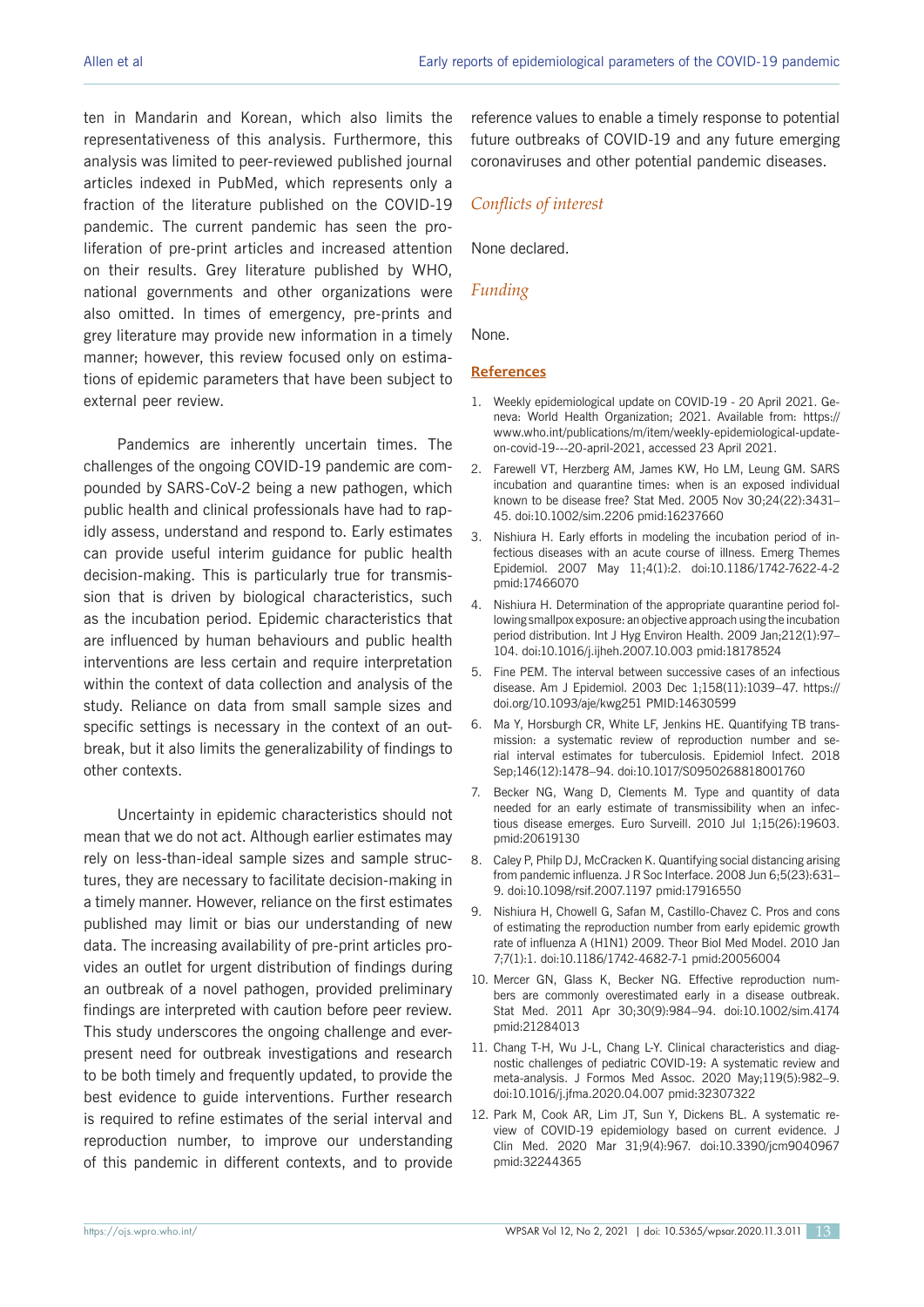- 13. Balla M, Merugu GP, Patel M, Koduri NM, Gayam V, Adapa S, et al. COVID-19, modern pandemic: A systematic review from front-line health care providers' perspective. J Clin Med Res. 2020 Apr;12(4):215–29. doi:10.14740/jocmr4142 pmid:32362969
- 14. Alimohamadi Y, Taghdir M, Sepandi M. Estimate of the basic reproduction number for COVID-19: A systematic review and meta-analysis. J Prev Med Public Health. 2020 May;53(3):151–7. doi:10.3961/jpmph.20.076 pmid:32498136
- 15. Chan JF-W, Yuan S, Kok K-H, To KK-W, Chu H, Yang J, et al. A familial cluster of pneumonia associated with the 2019 novel coronavirus indicating person-to-person transmission: a study of a family cluster. Lancet. 2020 Feb 15;395(10223):514–23. doi:10.1016/ S0140-6736(20)30154-9 pmid:31986261
- 16. Li Q, Guan X, Wu P, Wang X, Zhou L, Tong Y, et al. Early transmission dynamics in Wuhan, China, of novel coronavirus-infected pneumonia. N Engl J Med. 2020 Mar 26;382(13):1199–1207. doi:10.1056/NEJMoa2001316 pmid:31995857
- 17. Backer JA, Klinkenberg D, Wallinga J. Incubation period of 2019 novel coronavirus (2019-nCoV) infections among travellers from Wuhan, China, 20-28 January 2020. Euro Surveill. 2020 Feb;25(5). doi:10.2807/1560-7917.ES.2020.25.5.2000062 pmid:32046819
- 18. Ki M, Task Force for 2019-nCoV. Epidemiologic characteristics of early cases with 2019 novel coronavirus (2019-nCoV) disease in Republic of Korea. Epidemiol Health. 2020 Feb 9;42:e2020007. doi:10.4178/epih.e2020007 pmid:32035431
- 19. Jiang X, Rayner S, Luo M-H. Does SARS-CoV-2 has a longer incubation period than SARS and MERS? J Med Virol. 2020 May;92(5):476–8. doi:10.1002/jmv.25708 pmid:32056235
- 20. Linton NM, Kobayashi T, Yang Y, Hayashi K, Akhmetzhanov AR, Jung S-M, et al. Incubation period and other epidemiological characteristics of 2019 novel coronavirus infections with right truncation: A statistical analysis of publicly available case data. J Clin Med. 2020 Feb 17;9(2):E538. doi:10.3390/jcm9020538 pmid:32079150
- 21. Xu X-W, Wu X-X, Jiang X-G, Xu K-J, Ying L-J, Ma C-L, et al. Clinical findings in a group of patients infected with the 2019 novel coronavirus (SARS-Cov-2) outside of Wuhan, China: retrospective case series. BMJ. 2020 Feb 19;368:m606. doi:10.1136/bmj.m606 pmid:32075786
- 22. Tian S, Hu N, Lou J, Chen K, Kang X, Xiang Z, et al. Characteristics of COVID-19 infection in Beijing. J Infect. 2020 Apr;80(4):401–6. doi:10.1016/j.jinf.2020.02.018 pmid:32112886
- 23. Jiehao C, Jin X, Daojiong L, Zhi Y, Lei X, Zhenghai Q, et al. A case series of children with 2019 novel coronavirus infection: Clinical and epidemiological features. Clin Infect Dis. 2020 Sep 12;71(6):1547– 51. doi:10.1093/cid/ciaa198 pmid:32112072
- 24. Guan W-J, Ni Z-Y, Hu Y, Liang W-H, Ou C-Q, He J-X, et al.; China Medical Treatment Expert Group for Covid-19. Clinical characteristics of coronavirus disease 2019 in China. N Engl J Med. 2020 Apr 30;382(18):1708–20. doi:10.1056/NEJMoa2002032 pmid:32109013
- 25. Liu J, Liao X, Qian S, Yuan J, Wang F, Liu Y, et al. Community transmission of severe acute respiratory syndrome coronavirus 2, Shenzhen, China, 2020. Emerg Infect Dis. 2020 Jun;26(6):1320–3. doi:10.3201/eid2606.200239 pmid:32125269
- 26. Lauer SA, Grantz KH, Bi Q, Jones FK, Zheng Q, Meredith HR, et al. The incubation period of coronavirus disease 2019 (COVID-19) from publicly reported confirmed cases: Estimation and application. Ann Intern Med. 2020 May 5;172(9):577–82. doi:10.7326/ M20-0504 pmid:32150748
- 27. Zhao D, Yao F, Wang L, Zheng L, Gao Y, Ye J, et al. A comparative study on the clinical features of COVID-19 pneumonia to other pneumonias. Clin Infect Dis. 2020 Jul 28;71(15):756–61. doi:10.1093/cid/ciaa247 pmid:32161968
- 28. Pung R, Chiew CJ, Young BE, Chin S, Chen MI-C, Clapham HE, et al.; Singapore 2019 Novel Coronavirus Outbreak Research Team. Investigation of three clusters of COVID-19 in Singapore: implications for surveillance and response measures. Lancet. 2020 Mar 28;395(10229):1039–46. doi:10.1016/S0140-6736(20)30528- 6 pmid:32192580
- 29. Leung C. The difference in the incubation period of 2019 novel coronavirus (SARS-CoV-2) infection between travelers to Hubei and nontravelers: The need for a longer quarantine period. Infect Control Hosp Epidemiol. 2020 May;41(5):594–6. doi:10.1017/ ice.2020.81 pmid:32183920
- 30. Chang D, Mo G, Yuan X, Tao Y, Peng X, Wang FS, et al. Time kinetics of viral clearance and resolution of symptoms in novel coronavirus infection. Am J Respir Crit Care Med. 2020 May 1;201(9):1150–2. doi:10.1164/rccm.202003-0524LE pmid:32200654
- 31. Jin X, Lian J-S, Hu J-H, Gao J, Zheng L, Zhang Y-M, et al. Epidemiological, clinical and virological characteristics of 74 cases of coronavirus-infected disease 2019 (COVID-19) with gastrointestinal symptoms. Gut. 2020 Jun;69(6):1002–9. doi:10.1136/ gutjnl-2020-320926 pmid:32213556
- 32. Zhang J, Litvinova M, Wang W, Wang Y, Deng X, Chen X, et al. Evolving epidemiology and transmission dynamics of coronavirus disease 2019 outside Hubei province, China: a descriptive and modelling study. Lancet Infect Dis. 2020 Jul;20(7):793–802. doi:10.1016/S1473-3099(20)30230-9 pmid:32247326
- 33. Le TQM, Takemura T, Moi ML, Nabeshima T, Nguyen LKH, Hoang VMP, et al. Severe acute respiratory syndrome coronavirus 2 shedding by travelers, Vietnam, 2020. Emerg Infect Dis. 2020 Jul;26(7):1624–6. doi:10.3201/eid2607.200591 pmid:32240079
- 34. Zhu Y, Chen YQ. On a statistical transmission model in analysis of the early phase of COVID-19 outbreak. Stat Biosci. 2020 Apr 2:1–17. pmid:32292527
- 35. Han Y-N, Feng Z-W, Sun L-N, Ren X-X, Wang H, Xue Y-M, et al. A comparative-descriptive analysis of clinical characteristics in 2019-coronavirus-infected children and adults. J Med Virol. 2020 Sep;92(9):1596–602. doi:10.1002/jmv.25835 pmid:32249943
- 36. Shen Q, Guo W, Guo T, Li J, He W, Ni S, et al. Novel coronavirus infection in children outside of Wuhan, China. Pediatr Pulmonol. 2020 Jun;55(6):1424–9. doi:10.1002/ppul.24762
- 37. Sanche S, Lin YT, Xu C, Romero-Severson E, Hengartner N, Ke R. High contagiousness and rapid spread of severe acute respiratory syndrome coronavirus 2. Emerg Infect Dis. 2020 Jul;26(7):1470– 7. doi:10.3201/eid2607.200282 pmid:32255761
- 38. Ghinai I, Woods S, Ritger KA, McPherson TD, Black SR, Sparrow L, et al. Community transmission of SARS-CoV-2 at two family gatherings - Chicago, Illinois, February-March 2020. MMWR Morb Mortal Wkly Rep. 2020 Apr 17;69(15):446–50. doi:10.15585/ mmwr.mm6915e1 pmid:32298246
- 39. Huang L, Zhang X, Zhang X, Wei Z, Zhang L, Xu J, et al. Rapid asymptomatic transmission of COVID-19 during the incubation period demonstrating strong infectivity in a cluster of youngsters aged 16-23 years outside Wuhan and characteristics of young patients with COVID-19: A prospective contact-tracing study. J Infect. 2020 Jun;80(6):e1–13. doi:10.1016/j.jinf.2020.03.006 pmid:32283156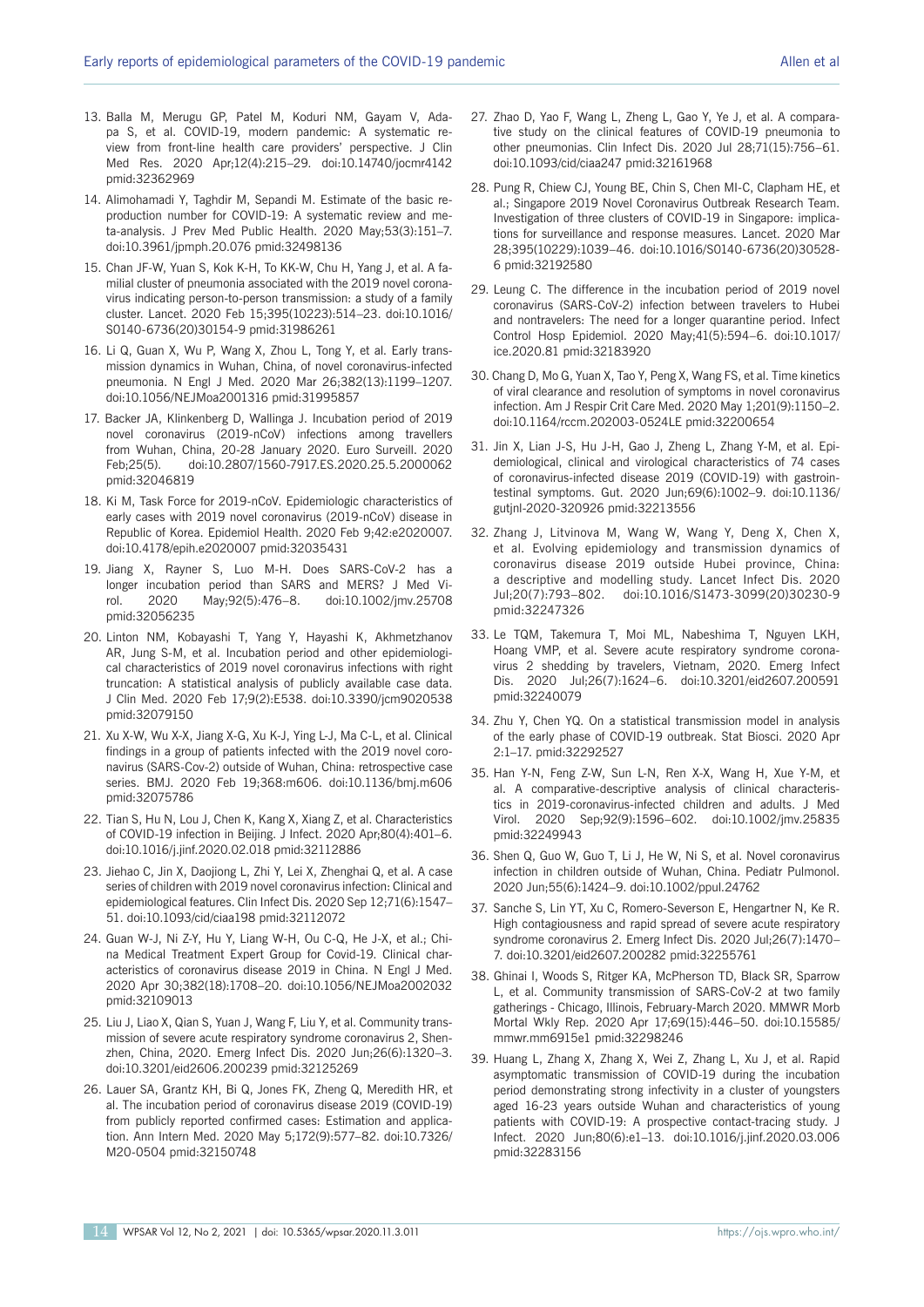- 40. Zheng F, Tang W, Li H, Huang Y-X, Xie Y-L, Zhou Z-G. Clinical characteristics of 161 cases of corona virus disease 2019 (COVID-19) in Changsha. Eur Rev Med Pharmacol Sci. 2020 Mar;24(6):3404-10. doi: 10.26355/eurrev 202003 20711 pmid:32271459
- 41. Xia X-Y, Wu J, Liu H-L, Xia H, Jia B, Huang W-X. Epidemiological and initial clinical characteristics of patients with family aggregation of COVID-19. J Clin Virol. 2020 Jun;127:104360. doi:10.1016/j. jcv.2020.104360 pmid:32305025
- 42. Chen J, Zhang Z-Z, Chen Y-K, Long Q-X, Tian W-G, Deng H-J, et al. The clinical and immunological features of pediatric COVID-19 patients in China. Genes Dis. 2020 Dec;7(4):535–41. doi:10.1016/j. gendis.2020.03.008 pmid:32363222
- 43. Song W, Li J, Zou N, Guan W, Pan J, Xu W. Clinical features of pediatric patients with coronavirus disease (COVID-19). J Clin Virol. 2020 Jun;127:104377. doi:10.1016/j.jcv.2020.104377 pmid:32361323
- 44. Jiang Y, Niu W, Wang Q, Zhao H, Meng L, Zhang C. Characteristics of a family cluster of severe acute respiratory syndrome coronavirus 2 in Henan, China. J Infect. 2020 Aug;81(2):e46–8. doi:10.1016/j. jinf.2020.04.028 pmid:32335170
- 45. Nie X, Fan L, Mu G, Tan Q, Wang M, Xie Y, et al. Epidemiological characteristics and incubation period of 7,015 confirmed cases with coronavirus disease 2019 outside Hubei Province in China. J Infect Dis. 2020 Jun 16;222(1):26–33. doi:10.1093/infdis/ jiaa211 pmid:32339231
- 46. Yu X, Sun X, Cui P, Pan H, Lin S, Han R, et al. Epidemiological and clinical characteristics of 333 confirmed cases with coronavirus disease 2019 in Shanghai, China. Transbound Emerg Dis. 2020 Jul;67(4):1697–707. doi:10.1111/tbed.13604
- 47. Bi Q, Wu Y, Mei S, Ye C, Zou X, Zhang Z, et al. Epidemiology and transmission of COVID-19 in 391 cases and 1286 of their close contacts in Shenzhen, China: a retrospective cohort study. Lancet Infect Dis. 2020 Aug;20(8):911–9. doi:10.1016/S1473- 3099(20)30287-5 pmid:32353347
- 48. Nishiura H, Linton NM, Akhmetzhanov AR. Serial interval of novel coronavirus (COVID-19) infections. Int J Infect Dis. 2020 Apr;93:284–6. doi:10.1016/j.ijid.2020.02.060 pmid:32145466
- 49. Du Z, Xu X, Wu Y, Wang L, Cowling BJ, Meyers LA. Serial interval of COVID-19 among publicly reported confirmed cases. Emerg Infect Dis. 2020 Jun;26(6):1341–3. doi:10.3201/eid2606.200357 pmid:32191173
- 50. Wu JT, Leung K, Bushman M, Kishore N, Niehus R, de Salazar PM, et al. Estimating clinical severity of COVID-19 from the transmission dynamics in Wuhan, China. Nat Med. 2020 Apr;26(4):506– 10. doi:10.1038/s41591-020-0822-7 pmid:32284616
- 51. Ji T, Chen H-L, Xu J, Wu L-N, Li J-J, Chen K, et al. Lockdown contained the spread of 2019 novel coronavirus disease in Huangshi city, China: Early epidemiological findings. Clin Infect Dis. 2020 Sep 12;71(6):1454–60. doi:10.1093/cid/ciaa390 pmid:32255183
- 52. Wang Z, Ma W, Zheng X, Wu G, Zhang R. Household transmission of SARS-CoV-2. J Infect. 2020 Jul;81(1):179–82. doi:10.1016/j. jinf.2020.03.040 pmid:32283139
- 53. He X, Lau EHY, Wu P, Deng X, Wang J, Hao X, et al. Temporal dynamics in viral shedding and transmissibility of COVID-19. Nat Med. 2020 May;26(5):672–5. doi:10.1038/s41591-020-0869-5 pmid:32296168
- 54. Kwok KO, Wong VWY, Wei WI, Wong SYS, Tang JW-T. Epidemiological characteristics of the first 53 laboratory-confirmed cases of COVID-19 epidemic in Hong Kong, 13 February 2020. Euro Surveill. 2020 Apr;25(16): doi:10.2807/1560-7917. ES.2020.25.16.2000155 pmid:32347198
- 55. Ganyani T, Kremer C, Chen D, Torneri A, Faes C, Wallinga J, et al. Estimating the generation interval for coronavirus disease (COVID-19) based on symptom onset data, March 2020. Euro Surveill. 2020 Apr;25(17):2000257. doi:10.2807/1560-7917. ES.2020.25.17.2000257 pmid:32372755
- 56. Wu P, Hao X, Lau EHY, Wong JY, Leung KSM, Wu JT, et al. Realtime tentative assessment of the epidemiological characteristics of novel coronavirus infections in Wuhan, China, as at 22 January 2020. Euro Surveill. 2020 Jan;25(3): doi:10.2807/1560-7917. ES.2020.25.3.2000044 pmid:31992388
- 57. Riou J, Althaus CL. Pattern of early human-to-human transmission of Wuhan 2019 novel coronavirus (2019-nCoV), December 2019 to January 2020. Euro Surveill. 2020 Jan;25(4): doi:10.2807/1560- 7917.ES.2020.25.4.2000058 pmid:32019669
- 58. Zhao S, Lin Q, Ran J, Musa SS, Yang G, Wang W, et al. Preliminary estimation of the basic reproduction number of novel coronavirus (2019-nCoV) in China, from 2019 to 2020: a data-driven analysis in the early phase of the outbreak. Int J Infect Dis. 2020 Mar;92:214– 7. doi:10.1016/j.ijid.2020.01.050 pmid:32007643
- 59. Wu JT, Leung K, Leung GM. Nowcasting and forecasting the potential domestic and international spread of the 2019-nCoV outbreak originating in Wuhan, China: a modelling study. Lancet. 2020 Feb 29;395(10225):689–97. doi:10.1016/S0140-6736(20)30260-9 pmid:32014114
- 60. Zhao S, Musa SS, Lin Q, Ran J, Yang G, Wang W, et al. Estimating the unreported number of novel coronavirus (2019-nCoV) cases in China in the first half of January 2020: a data-driven modelling analysis of the early outbreak. J Clin Med. 2020 Feb 1;9(2):E388. doi:10.3390/jcm9020388 pmid:32024089
- 61. Tang B, Wang X, Li Q, Bragazzi NL, Tang S, Xiao Y, et al. Estimation of the transmission risk of the 2019-nCoV and its implication for public health interventions. J Clin Med. 2020 Feb 7;9(2):462. doi:10.3390/jcm9020462 pmid:32046137
- 62. Zhou T, Liu Q, Yang Z, Liao J, Yang K, Bai W, et al. Preliminary prediction of the basic reproduction number of the Wuhan novel coronavirus 2019-nCoV. J Evid Based Med. 2020 Feb;13(1):3–7. doi:10.1111/jebm.12376 pmid:32048815
- 63. Jung S-M, Akhmetzhanov AR, Hayashi K, Linton NM, Yang Y, Yuan B, et al. Real-time estimation of the risk of death from novel coronavirus (COVID-19) infection: inference using exported cases. J Clin Med. 2020 Feb 14;9(2):E523. doi:10.3390/jcm9020523 pmid:32075152
- 64. Zhang S, Diao M, Yu W, Pei L, Lin Z, Chen D. Estimation of the reproductive number of novel coronavirus (COVID-19) and the probable outbreak size on the Diamond Princess cruise ship: a data-driven analysis. Int J Infect Dis. 2020 Apr;93:201–4. doi:10.1016/j. ijid.2020.02.033 pmid:32097725
- 65. Lai A, Bergna A, Acciarri C, Galli M, Zehender G. Early phylogenetic estimate of the effective reproduction number of SARS-CoV-2. J Med Virol. 2020 Jun;92(6):675–9. doi:10.1002/jmv.25723 pmid:32096566
- 66. Chen T-M, Rui J, Wang Q-P, Zhao Z-Y, Cui J-A, Yin L. A mathematical model for simulating the phase-based transmissibility of a novel coronavirus. Infect Dis Poverty. 2020 Feb 28;9(1):24. doi:10.1186/s40249-020-00640-3 pmid:32111262
- 67. Rocklöv J, Sjödin H, Wilder-Smith A. COVID-19 outbreak on the Diamond Princess cruise ship: estimating the epidemic potential and effectiveness of public health countermeasures. J Travel Med. 2020 May 18;27(3):taaa030. doi:10.1093/jtm/taaa030 pmid:32109273
- 68. Mizumoto K, Chowell G. Transmission potential of the novel coronavirus (COVID-19) onboard the Diamond Princess Cruises Ship, 2020. Infect Dis Model. 2020 Feb 29;5:264–70. doi:10.1016/j. idm.2020.02.003 pmid:32190785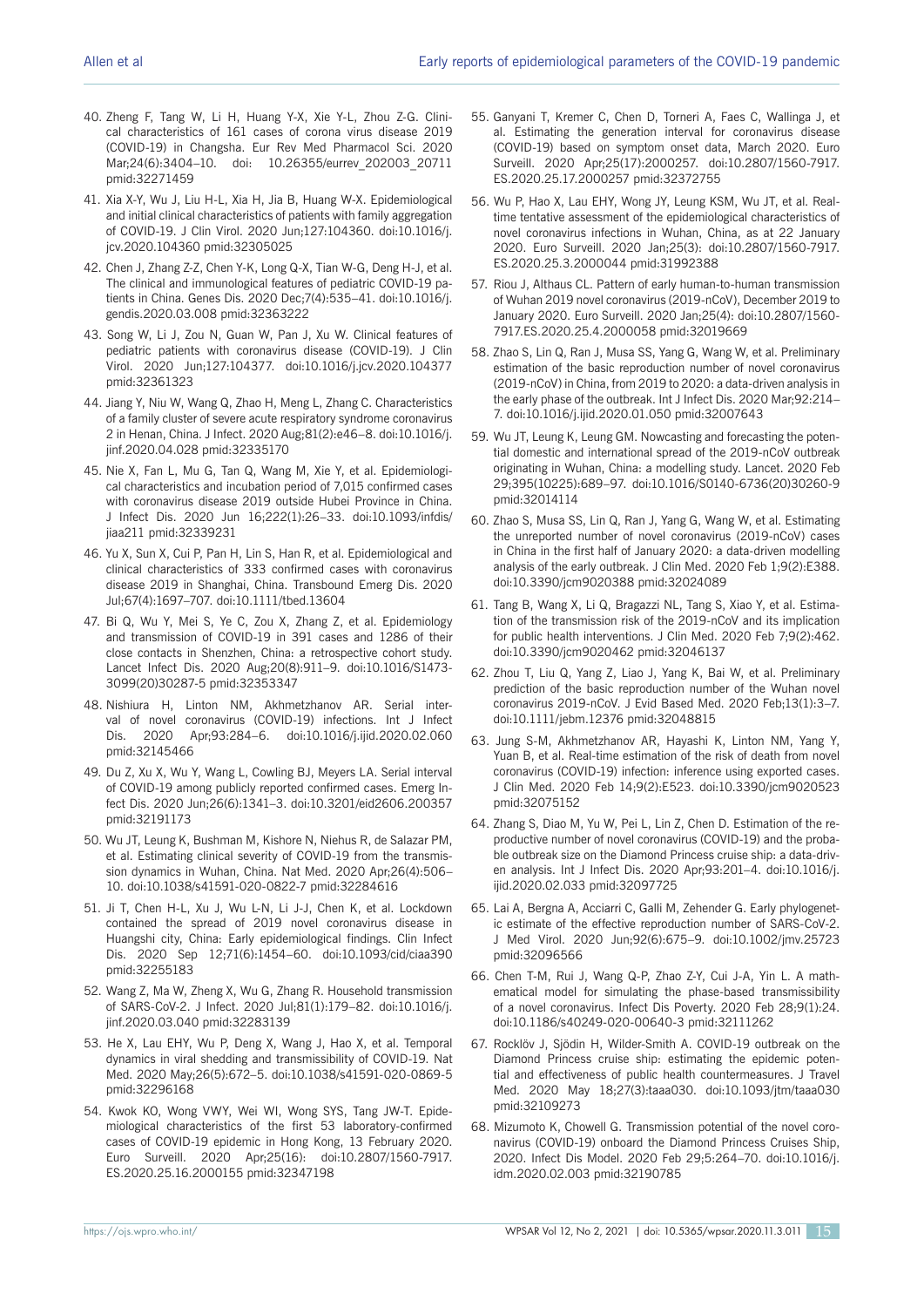- 69. Fang Y, Nie Y, Penny M. Transmission dynamics of the COV-ID-19 outbreak and effectiveness of government interventions: A data-driven analysis. J Med Virol. 2020 Jun;92(6):645–59. doi:10.1002/jmv.25750 pmid:32141624
- 70. Zhou WK, Wang AL, Xia F, Xiao YN, Tang SY. Effects of media reporting on mitigating spread of COVID-19 in the early phase of the outbreak. Math Biosci Eng. 2020 Mar 10;17(3):2693–707. doi:10.3934/mbe.2020147 pmid:32233561
- 71. Kucharski AJ, Russell TW, Diamond C, Liu Y, Edmunds J, Funk S, et al.; Centre for Mathematical Modelling of Infectious Diseases COV-ID-19 working group. Early dynamics of transmission and control of COVID-19: a mathematical modelling study. Lancet Infect Dis. 2020 May;20(5):553–8. doi:10.1016/S1473-3099(20)30144-4 pmid:32171059
- 72. Yang CY, Wang J. A mathematical model for the novel coronavirus epidemic in Wuhan, China. Math Biosci Eng. 2020 Mar 11;17(3):2708–24. doi:10.3934/mbe.2020148 pmid:32233562
- 73. Zhao S, Chen H. Modeling the epidemic dynamics and control of COVID-19 outbreak in China. Quant Biol. 2020 Mar 11;8(1):1–9. doi:10.1007/s40484-020-0199-0 pmid:32219006
- 74. Choi SC, Ki M. Estimating the reproductive number and the outbreak size of novel coronavirus disease (COVID-19) using mathematical model in Republic of Korea. Epidemiol Health. 2020 Mar 12;42:e2020011. doi:10.4178/epih.e2020011 pmid:32164053
- 75. Kuniya T. Prediction of the epidemic peak of coronavirus disease in Japan, 2020. J Clin Med. 2020 Mar 13;9(3):E789. doi:10.3390/ jcm9030789 pmid:32183172
- 76. Remuzzi A, Remuzzi G. COVID-19 and Italy: what next? Lancet. 2020 Apr 11;395(10231):1225–8. doi:10.1016/S0140- 6736(20)30627-9 pmid:32178769
- 77. Li R, Pei S, Chen B, Song Y, Zhang T, Yang W, et al. Substantial undocumented infection facilitates the rapid dissemination of novel coronavirus (SARS-CoV2). Science. 2020 Mar 16. doi:10.1126/ science.abb3221 pmid:32179701
- 78. Shim E, Tariq A, Choi W, Lee Y, Chowell G. Transmission potential and severity of COVID-19 in South Korea. Int J Infect Dis. 2020 Apr;93:339–44. doi:10.1016/j.ijid.2020.03.031 pmid:32198088
- 79. Yuan J, Li M, Lv G, Lu ZK. Monitoring transmissibility and mortality of COVID-19 in Europe. Int J Infect Dis. 2020 Jun;95:311–5. doi:10.1016/j.ijid.2020.03.050 pmid:32234343
- 80. Anastassopoulou C, Russo L, Tsakris A, Siettos C. Data-based analysis, modelling and forecasting of the COVID-19 outbreak. PLoS One. 2020 Mar 31;15(3):e0230405. doi:10.1371/journal. pone.0230405 pmid:32231374
- 81. Ferretti L, Wymant C, Kendall M, Zhao L, Nurtay A, Abeler-Dörner L, et al. Quantifying SARS-CoV-2 transmission suggests epidemic control with digital contact tracing. Science. 2020 May 8;368(6491):eabb6936. doi:10.1126/science.abb6936 pmid:32234805
- 82. Huang R, Liu M, Ding Y. Spatial-temporal distribution of COVID-19 in China and its prediction: a data-driven modeling analysis. J Infect Dev Ctries. 2020 Mar 31;14(3):246–53. doi:10.3855/ jidc.12585
- 83. Tian H, Liu Y, Li Y, Wu C-H, Chen B, Kraemer MUG, et al. An investigation of transmission control measures during the first 50 days of the COVID-19 epidemic in China. Science. 2020 May 8;368(6491):638–42. doi:10.1126/science.abb6105 pmid:32234804
- 84. Zhao S, Stone L, Gao D, Musa SS, Chong MKC, He D, et al. Imitation dynamics in the mitigation of the novel coronavirus disease (COVID-19) outbreak in Wuhan, China from 2019 to 2020. Ann Transl Med. 2020 Apr;8(7):448. doi:10.21037/atm.2020.03.168 pmid:32395492
- 85. Pan A, Liu L, Wang C, Guo H, Hao X, Wang Q, et al. Association of public health interventions with the epidemiology of the COVID-19 outbreak in Wuhan, China. JAMA. 2020 Apr 10; 323(19):1915- 1923. doi:10.1001/jama.2020.6130
- 86. Abbott S, Hellewell J, Munday J, Funk S; CMMID nCoV working group. The transmissibility of novel coronavirus in the early stages of the 2019-20 outbreak in Wuhan: exploring initial point-source exposure sizes and durations using scenario analysis. Wellcome Open Res. 2020 Feb 3;5:17. doi:10.12688/wellcomeopenres.15718.1 pmid:32322691
- 87. Du Z, Wang L, Cauchemez S, Xu X, Wang X, Cowling BJ, et al. Risk for transportation of 2019 novel coronavirus disease from Wuhan to other cities in China. Emerg Infect Dis. 2020 May;26(5):1049– 52. doi:10.3201/eid2605.200146 pmid:32053479
- 88. Torres-Roman JS, Kobiak IC, Valcarcel B, Diaz-Velez C, La Vecchia C. The reproductive number R0 of COVID-19 in Peru: An opportunity for effective changes. Travel Med Infect Dis. 2020 Sep-Oct;37:101689. doi:10.1016/j.tmaid.2020.101689 pmid:32325120
- 89. Tsang TK, Wu P, Lin Y, Lau EHY, Leung GM, Cowling BJ. Effect of changing case definitions for COVID-19 on the epidemic curve and transmission parameters in mainland China: a modelling study. Lancet Public Health. 2020 May;5(5):e289–96. doi:10.1016/ S2468-2667(20)30089-X pmid:32330458
- 90. Muniz-Rodriguez K, Fung IC-H, Ferdosi SR, Ofori SK, Lee Y, Tariq A, et al. Severe acute respiratory syndrome coronavirus 2 transmission potential, Iran, 2020. Emerg Infect Dis. 2020 Aug;26(8):1915–7. doi:10.3201/eid2608.200536 pmid:32320641
- 91. Zhuang Z, Zhao S, Lin Q, Cao P, Lou Y, Yang L, et al. Preliminary estimating the reproduction number of the coronavirus disease (COVID-19) outbreak in Republic of Korea and Italy by 5 March 2020. Int J Infect Dis. 2020 Apr 22;95:308–10. doi:10.1016/j. iiid.2020.04.044
- 92. Gatto M, Bertuzzo E, Mari L, Miccoli S, Carraro L, Casagrandi R, et al. Spread and dynamics of the COVID-19 epidemic in Italy: Effects of emergency containment measures. PNAS. 2020 May 12;117(19):10484–91. doi:10.1073/pnas.2004978117
- 93. Han Y, Liu Y, Zhou L, Chen E, Liu P, Pan X, et al. Epidemiological assessment of imported coronavirus disease 2019 (COVID-19) cases in the most affected city outside of Hubei Province, Wenzhou, China. JAMA Netw Open. 2020 Apr 1;3(4):e206785. doi:10.1001/ jamanetworkopen.2020.6785 pmid:32324236
- 94. Caicedo-Ochoa Y, Rebellón-Sánchez DE, Peñaloza-Rallón M, Cortés-Motta HF, Méndez-Fandiño YR. Effective Reproductive Number estimation for initial stage of COVID-19 pandemic in Latin American Countries. Int J Infect Dis. 2020 Jun;95:316–8. doi:10.1016/j. ijid.2020.04.069 pmid:32360941
- 95. Distante C, Piscitelli P, Miani A. COVID-19 outbreak progression in Italian regions: approaching the peak by the end of March in northern Italy and first week of April in southern Italy. Int J Environ Res Public Health. 2020 Apr 27;17(9):E3025. doi:10.3390/ ijerph17093025 pmid:32349259
- 96. Ndaïrou F, Area I, Nieto JJ, Torres DFM. Mathematical modeling of COVID-19 transmission dynamics with a case study of Wuhan. Chaos Solitons Fractals. 2020 Jun;135:109846. doi:10.1016/j. chaos.2020.109846 pmid:32341628